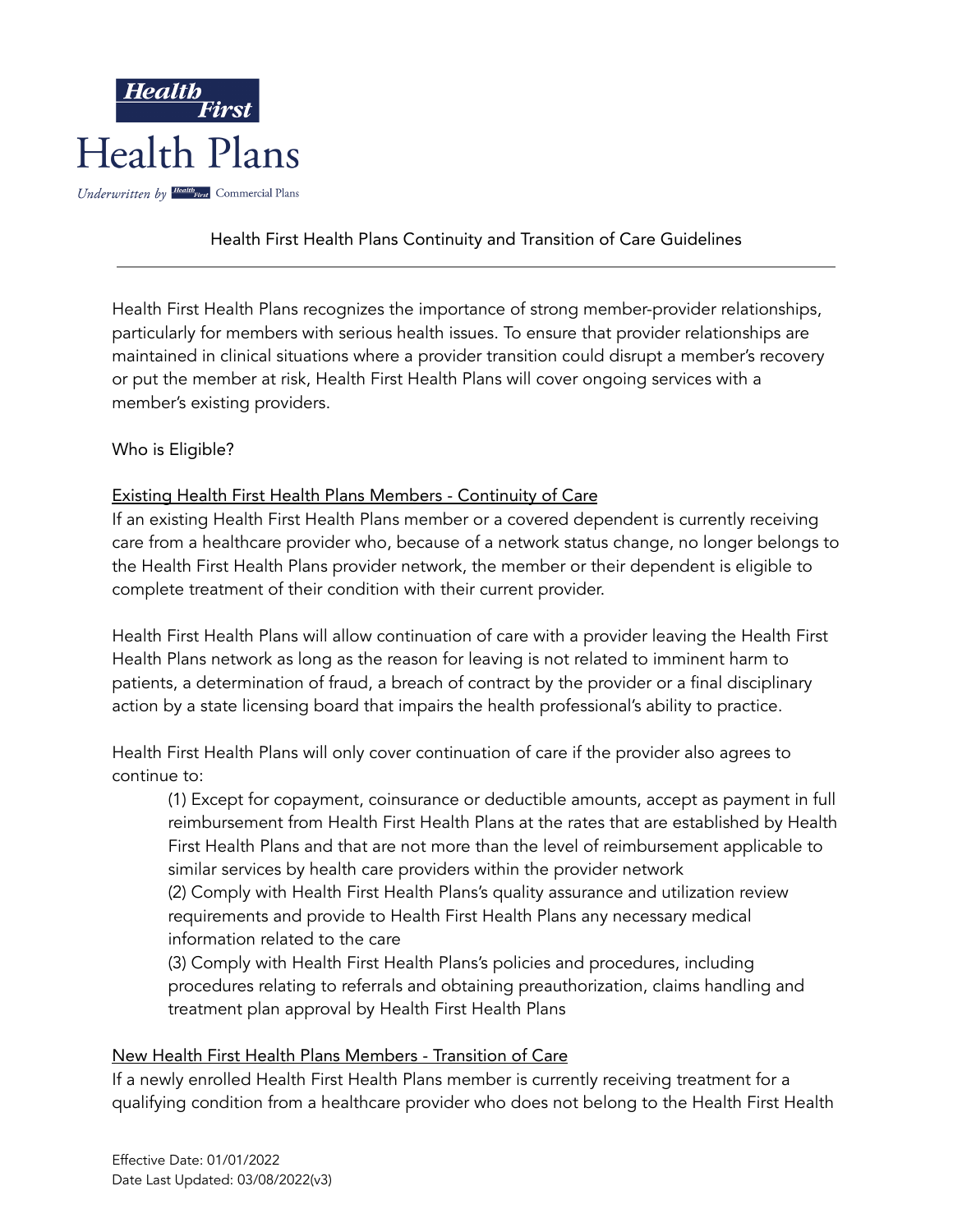Plans provider network, they may be eligible to complete treatment of their condition with their current provider.

A Single Case Agreement will need to be agreed upon by Health First Health Plans and the provider. Health First Health Plans will only cover transition of care if the provider agrees to:

(1) Except for copayment, coinsurance or deductible amounts, accept as payment in full reimbursement from Health First Health Plans at the rates that are established by Health First Health Plans and that are not more than the level of reimbursement applicable to similar services by health care providers within the provider network (2) Comply with Health First Health Plans's quality assurance and utilization review requirements and provide to Health First Health Plans any necessary medical information related to your care

(3) Comply with Health First Health Plans's policies and procedures, including procedures relating to referrals and obtaining preauthorization, claims handling and treatment plan approval by Health First Health Plans.

### What Type of Care Need Qualifies?

#### Existing Health First Health Plans Members

| All States |
|------------|
|------------|

| Condition / Qualification                                                                                                                                                                                                                                                                                                                                                                 | <b>Time Period</b>                                                                                                              |
|-------------------------------------------------------------------------------------------------------------------------------------------------------------------------------------------------------------------------------------------------------------------------------------------------------------------------------------------------------------------------------------------|---------------------------------------------------------------------------------------------------------------------------------|
| An ongoing course of treatment for a serious and<br>complex condition defined as<br>An acute illness serious enough to require<br>specialized medical treatment to avoid death<br>or permanent harm; or<br>A chronic illness that is life threatening,<br>degenerative, potentially disabling, or<br>congenital and requires specialized medical<br>care over a prolonged period of time. | The earlier of<br>90-day period from<br>when provider<br>termination notice is<br>issued; or<br>when treatment is<br>concluded. |
| An ongoing course of treatment for a health<br>condition for which a treating physician or health<br>care provider attests that discontinuing care by that<br>physician or health care provider would worsen the<br>condition or interfere with anticipated outcomes                                                                                                                      | The earlier of<br>90-day period from<br>provider termination;<br>or<br>when treatment is<br>concluded.                          |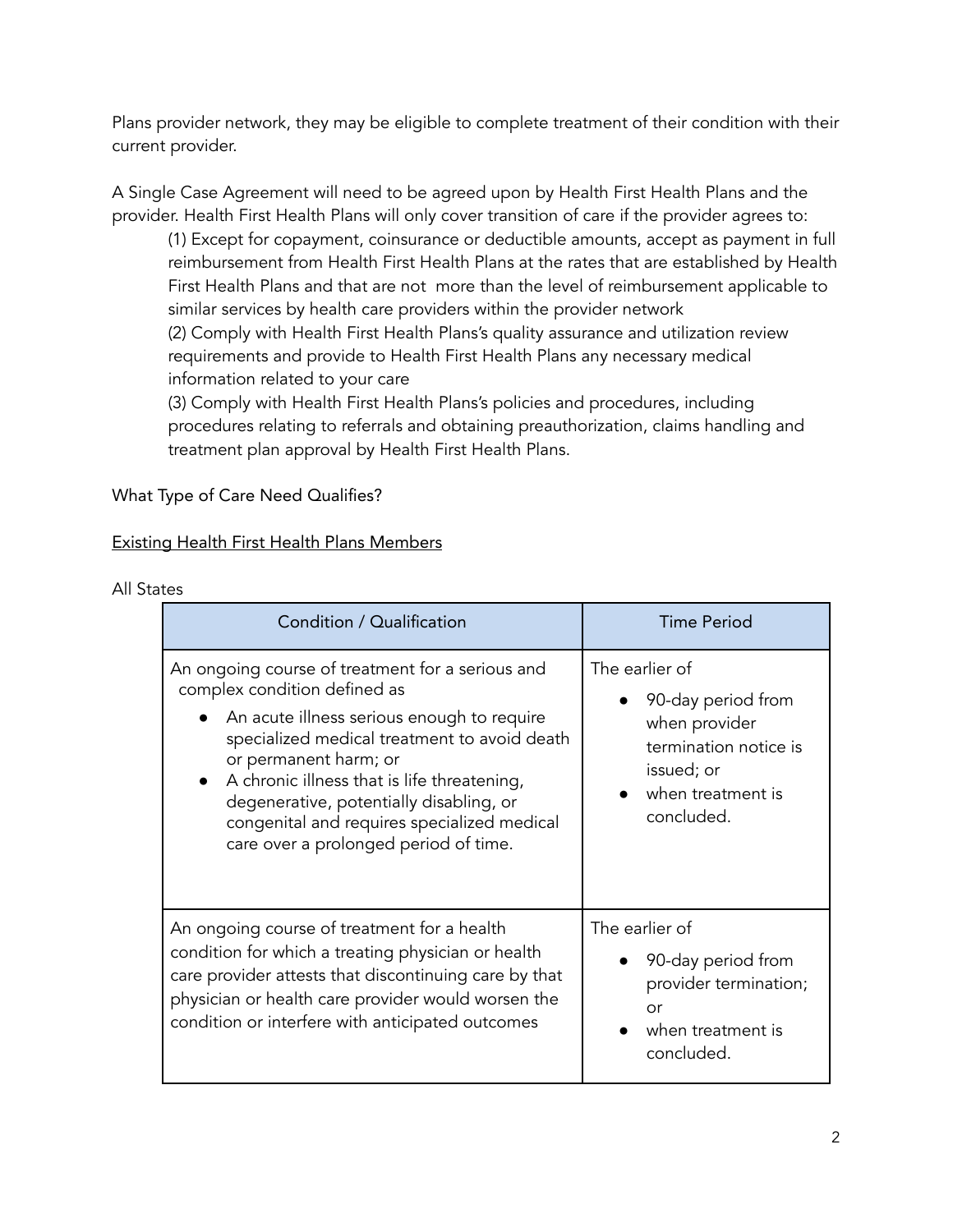| A course of institutional or inpatient care.                                      | The earlier of<br>90-day period from<br>when provider<br>termination notice is<br>issued; or<br>when treatment is<br>concluded.                                                                                                       |
|-----------------------------------------------------------------------------------|---------------------------------------------------------------------------------------------------------------------------------------------------------------------------------------------------------------------------------------|
| Scheduled nonelective surgery, including<br>"postoperative care" from the surgery | The earlier of<br>90-day period from<br>when provider<br>termination notice is<br>issued; or<br>when treatment is<br>concluded.                                                                                                       |
| Pregnancy and undergoing a course of treatment for<br>the pregnancy               | The earlier of<br>90-day period from<br>when provider<br>termination notice is<br>issued; or<br>when treatment is<br>concluded.                                                                                                       |
| The second or third trimester of pregnancy                                        | The earlier of 90-day<br>$\bullet$<br>period from provider<br>termination; or<br>when treatment is<br>concluded*<br>*Not to be less than the<br>duration of the<br>postpartum period,<br>up to a minimum of 6<br>weeks after delivery |
| <b>Terminal Illness</b>                                                           | The earlier of<br>90-day period from<br>when provider<br>termination notice is<br>issued; or                                                                                                                                          |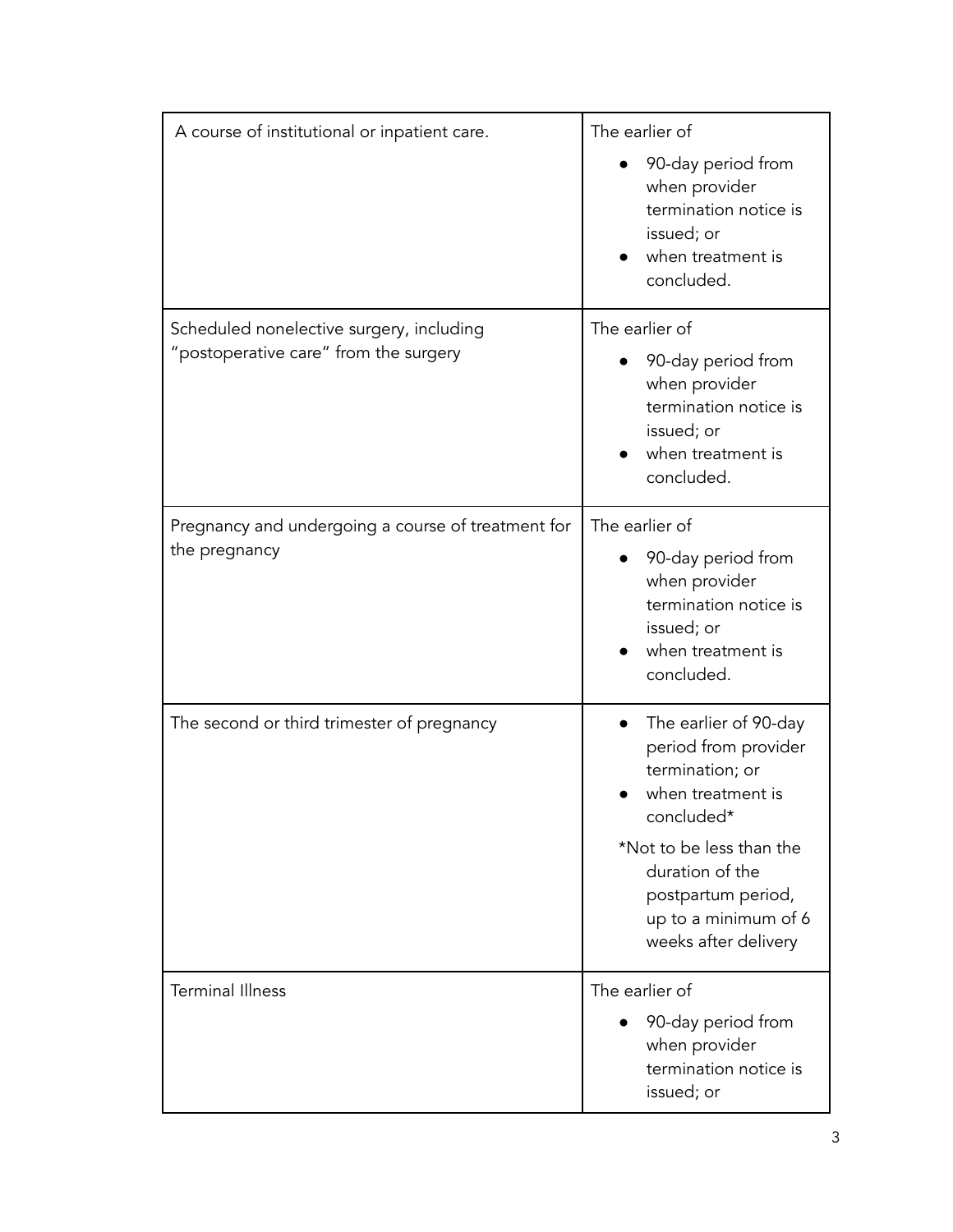### Arizona

| Condition                                                                                                                                                                                                             | <b>Time Period</b>                                                                                                                                                         |
|-----------------------------------------------------------------------------------------------------------------------------------------------------------------------------------------------------------------------|----------------------------------------------------------------------------------------------------------------------------------------------------------------------------|
| An Active Treatment for a life-threatening<br>disease or condition, defined as a disease<br>or condition for which likelihood of death is<br>probable unless the course of the disease<br>or condition is interrupted | Member can continue to receive<br>covered benefits from the treating<br>provider until the treatment is complete<br>or for up to ninety (90) days, whichever<br>is shorter |
| Chronic condition                                                                                                                                                                                                     | Member can continue to receive<br>covered benefits from the treating<br>provider until the treatment is<br>complete or for up to ninety (90)<br>days, whichever is shorter |
| The second or third trimester of pregnancy                                                                                                                                                                            | Member can continue care with a<br>treating provider through the<br>postpartum period up to a minimum of<br>six weeks after the delivery                                   |

# California:

| Condition                                                                                                                                                                                                                             | Time Period                     |
|---------------------------------------------------------------------------------------------------------------------------------------------------------------------------------------------------------------------------------------|---------------------------------|
| An acute condition, defined as a medical<br>condition that involves a sudden onset of<br>symptoms due to an illness, injury, or other<br>medical problem that requires prompt<br>medical attention and that has a limited<br>duration | Duration of the acute condition |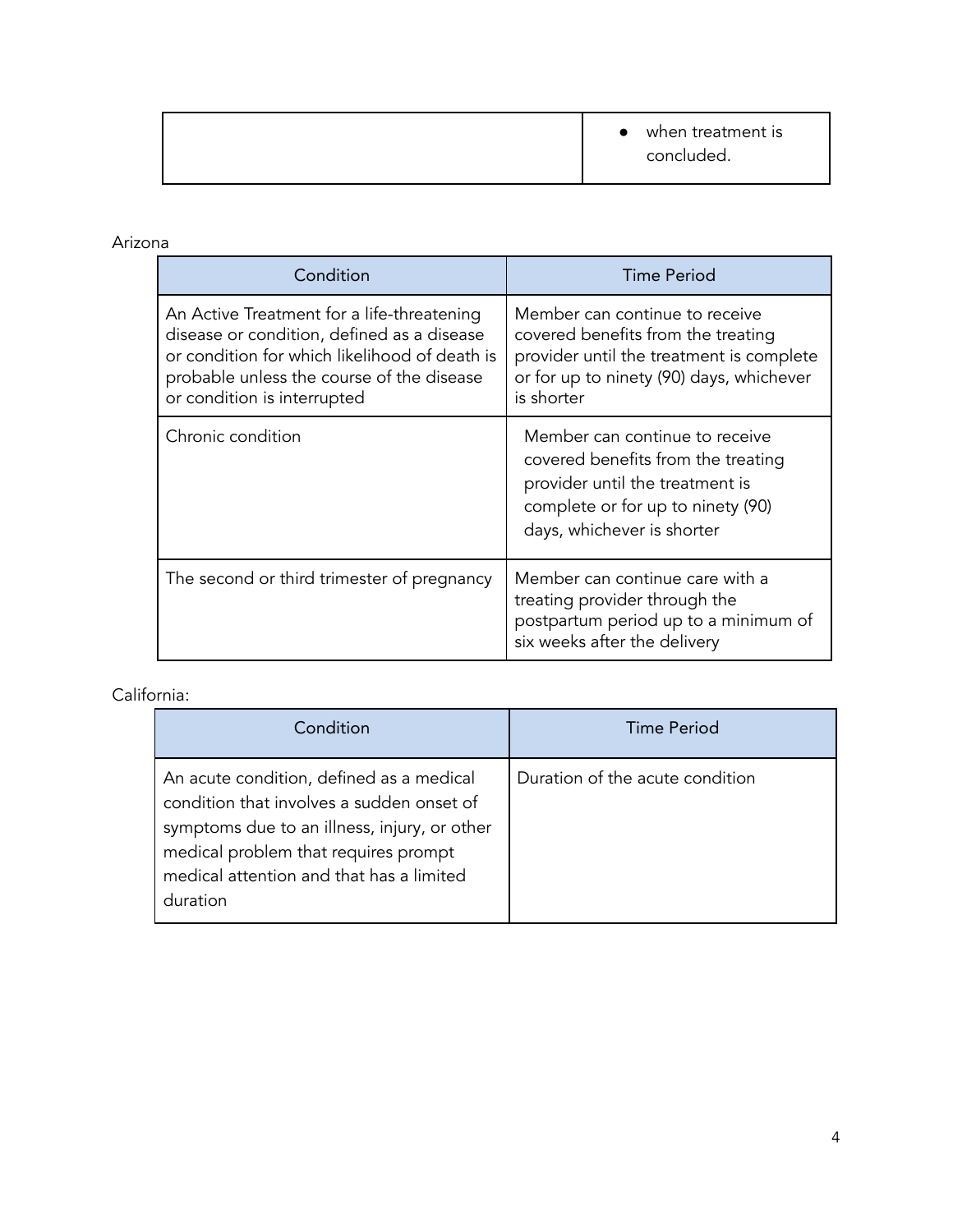| A serious chronic condition, defined as a<br>medical condition due to a disease, illness,<br>or other medical problem or medical<br>disorder that is serious in nature and that<br>persists without full cure or worsens over an<br>extended period of time or requires<br>ongoing treatment to maintain remission or<br>prevent deterioration                              | Period of time necessary to complete a<br>course of treatment and to arrange for a<br>safe transfer to another provider, as<br>determined by the health care service<br>plan in consultation with the enrollee<br>and the terminated provider or<br>nonparticipating provider and consistent<br>with good professional practice<br>Not to exceed 12 months from the |
|-----------------------------------------------------------------------------------------------------------------------------------------------------------------------------------------------------------------------------------------------------------------------------------------------------------------------------------------------------------------------------|---------------------------------------------------------------------------------------------------------------------------------------------------------------------------------------------------------------------------------------------------------------------------------------------------------------------------------------------------------------------|
|                                                                                                                                                                                                                                                                                                                                                                             | provider's termination date                                                                                                                                                                                                                                                                                                                                         |
| Any ongoing chronic care with a<br>practitioner to monitor the status of a<br>chronic condition, provide direct treatment,<br>prescribe medication or other treatment or<br>modify a treatment protocol. Active<br>treatment does not include routine<br>monitoring for a chronic condition (e.g.<br>monitoring chronic asthma, not for an acute<br>phase of the condition) | Member can continue to receive<br>covered benefits from the treating<br>provider until the treatment is<br>complete or for up to ninety (90) days,<br>whichever is shorter                                                                                                                                                                                          |
| A pregnancy, defined as three trimesters of<br>pregnancy and the immediate postpartum<br>period (which shall also include maternal<br>mental health which may involve but is not<br>limited to postpartum depression)                                                                                                                                                       | Duration of the pregnancy and<br>immediately after the delivery (the<br>postpartum period)                                                                                                                                                                                                                                                                          |
| A terminal illness, defined as an incurable or<br>irreversible condition that has a high<br>probability of causing death within one year<br>or less                                                                                                                                                                                                                         | Duration of a terminal illness, which may<br>exceed 12 months from the provider's<br>termination date                                                                                                                                                                                                                                                               |
| The care of a newborn child between birth<br>and age 36 months                                                                                                                                                                                                                                                                                                              | Duration of the covered services, not to<br>exceed 12 months from the provider's<br>termination date                                                                                                                                                                                                                                                                |
| Performance of a surgery or other<br>procedure that is authorized by the plan as<br>part of a documented course of treatment<br>and has been recommended and<br>documented by the provider                                                                                                                                                                                  | Within 180 days of the provider's<br>termination date                                                                                                                                                                                                                                                                                                               |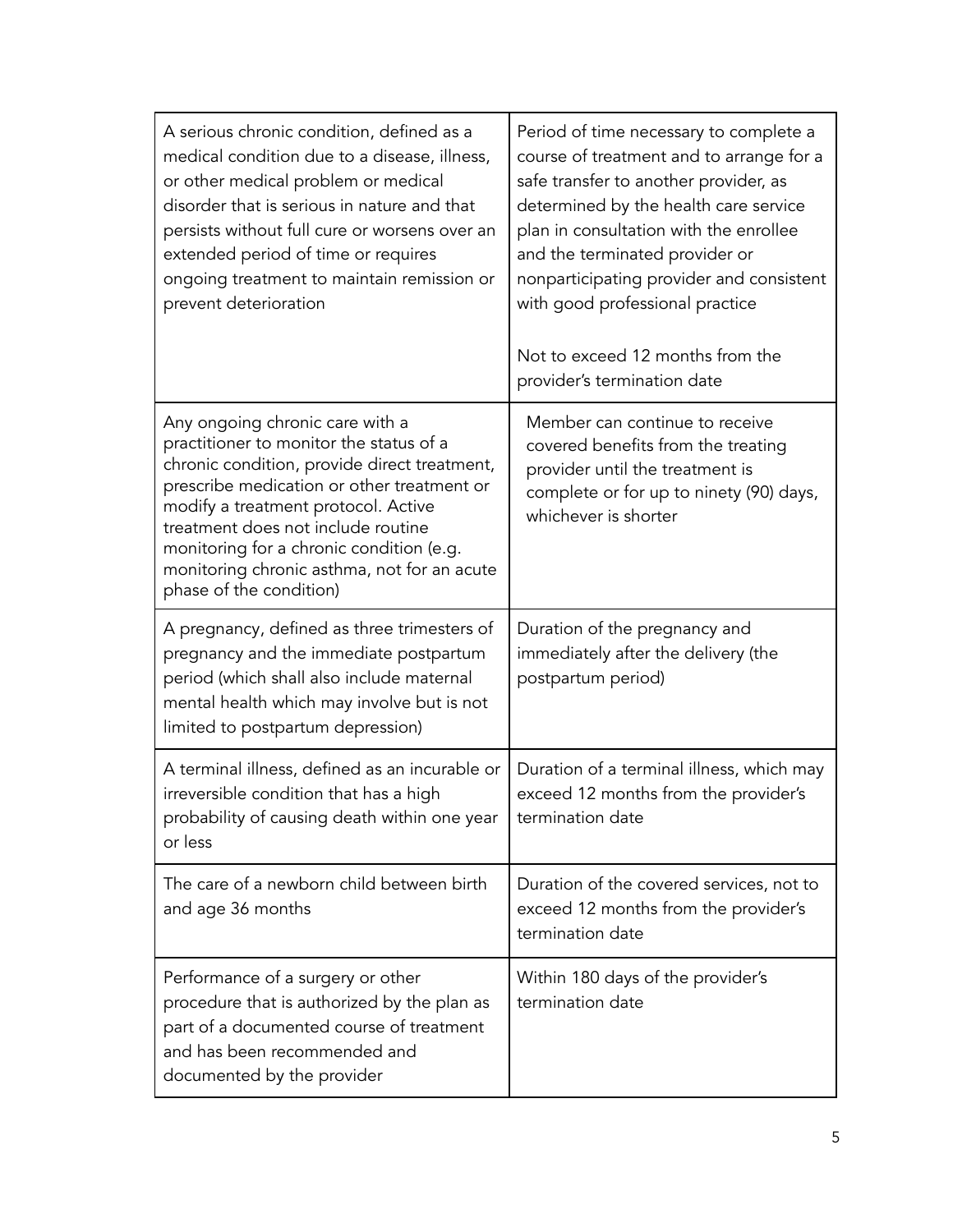# Colorado:

| Condition                                                                                                                                                                                                                                                                                                                                                                                                                                                                                                                                                                                                                                                                                                                                                                                                                                                                                                                                                                                                                                                                                                                    | <b>Time Period</b>                                                                                                                                                                                                                                                                                                                                                                                                                                                                                                                                                                                                                                                                                                                   |
|------------------------------------------------------------------------------------------------------------------------------------------------------------------------------------------------------------------------------------------------------------------------------------------------------------------------------------------------------------------------------------------------------------------------------------------------------------------------------------------------------------------------------------------------------------------------------------------------------------------------------------------------------------------------------------------------------------------------------------------------------------------------------------------------------------------------------------------------------------------------------------------------------------------------------------------------------------------------------------------------------------------------------------------------------------------------------------------------------------------------------|--------------------------------------------------------------------------------------------------------------------------------------------------------------------------------------------------------------------------------------------------------------------------------------------------------------------------------------------------------------------------------------------------------------------------------------------------------------------------------------------------------------------------------------------------------------------------------------------------------------------------------------------------------------------------------------------------------------------------------------|
| The second or third trimester of pregnancy                                                                                                                                                                                                                                                                                                                                                                                                                                                                                                                                                                                                                                                                                                                                                                                                                                                                                                                                                                                                                                                                                   | Member can continue care with a<br>treating provider through the<br>postpartum period, up to a minimum<br>of six weeks after the delivery                                                                                                                                                                                                                                                                                                                                                                                                                                                                                                                                                                                            |
| For an Active Course of Treatment, defined<br>as:<br>An ongoing course of treatment for<br>a life-threatening condition;<br>An ongoing course of treatment for<br>a serious acute health condition,<br>chronic health condition, or<br>life-limiting illness;<br>Any ongoing chronic care with a<br>practitioner to monitor the status of<br>a chronic condition, provide direct<br>treatment, prescribe medication or<br>other treatment or modify a<br>treatment protocol. Active<br>treatment does not include routine<br>monitoring for a chronic condition<br>(e.g. monitoring chronic asthma,<br>not for an acute phase of the<br>condition)<br>The second or third trimester of<br>pregnancy through the postpartum<br>period; or<br>An ongoing course of treatment for<br>a health condition, whether<br>physical health, mental health,<br>behavioral health, or substance<br>abuse disorder, for which a treating<br>physician or health care provider<br>attests that discontinuing care by<br>that physician or health care<br>provider would worsen the<br>condition or interfere with<br>anticipated outcomes. | 1.<br>The continuity of care period for<br>covered persons who are<br>undergoing an active course of<br>treatment shall extend to the<br>earlier of:<br>1.1.<br>The termination of the<br>course of treatment by<br>the covered person or<br>the treating provider;<br>1.2.<br>Ninety (90) days after the<br>effective date of the<br>provider's departure or<br>termination from the<br>network, unless the<br>carrier's Medical Director<br>determines that a longer<br>period is necessary;<br>The date that care is<br>1.3.<br>successfully transitioned<br>to a participating<br>provider;<br>Benefit limitations under<br>1.4.<br>the plan are met or<br>exceeded; or<br>1.5.<br>The care is no longer<br>medically necessary. |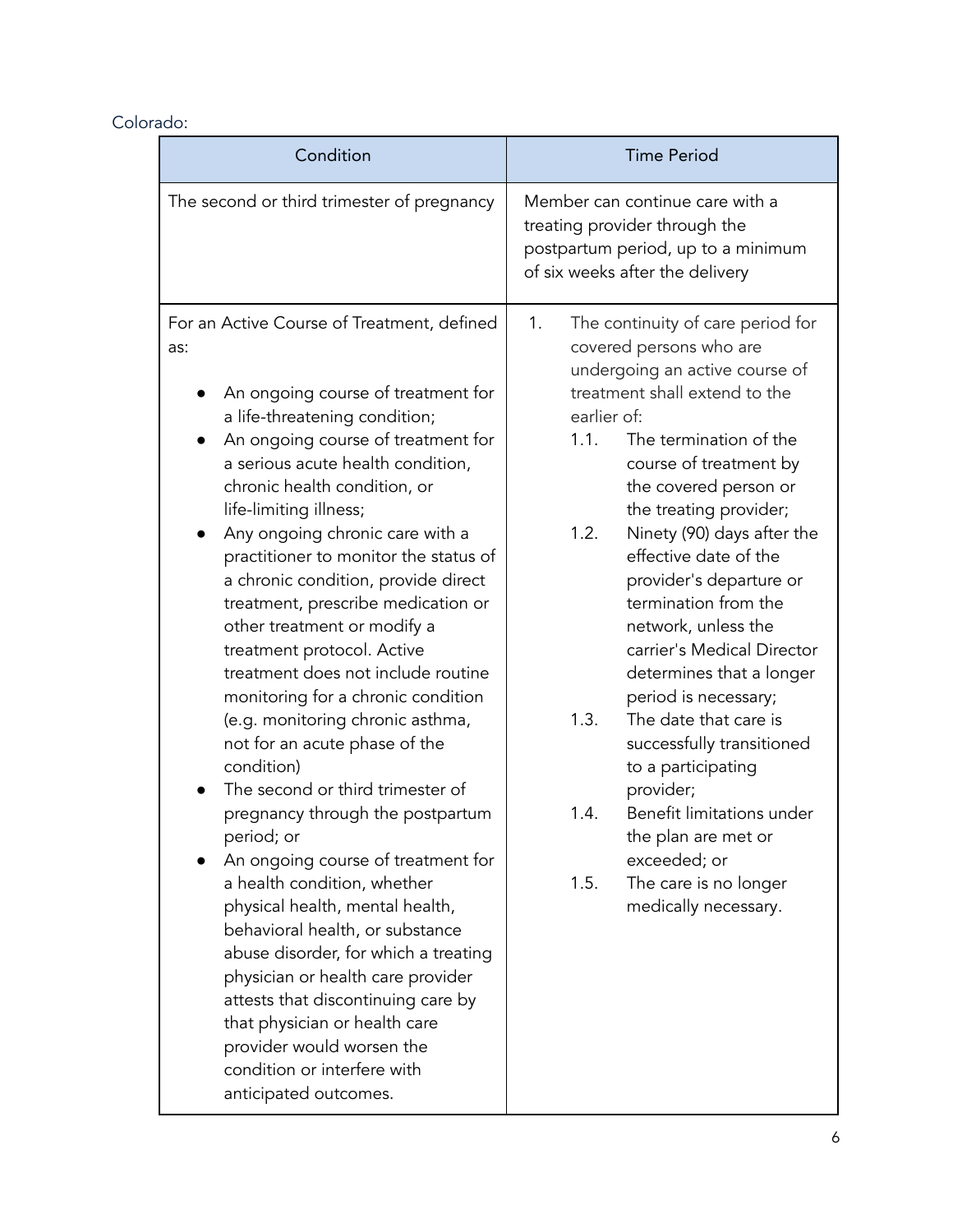## Florida:

| Condition                                                                                                                                                                                                                                             | <b>Time Period</b>                                                                                                                                                                                                                                                                                                                                |
|-------------------------------------------------------------------------------------------------------------------------------------------------------------------------------------------------------------------------------------------------------|---------------------------------------------------------------------------------------------------------------------------------------------------------------------------------------------------------------------------------------------------------------------------------------------------------------------------------------------------|
| An Active Treatment for a life-threatening<br>disease or condition, defined as a disease<br>or condition for which likelihood of death is<br>probable unless the course of the disease<br>or condition is interrupted                                 | Member can continue to receive<br>covered benefits from the treating<br>provider for the longer of:<br>1. until the treatment is complete,<br>or<br>2. until another treating provider is<br>selected, or<br>the next open enrollment<br>3.<br>period, or<br>4. for up to six (6) months from the<br>termination of the provider's<br>contract    |
| An Active Treatment for a serious acute<br>condition, defined as a disease or<br>condition requiring complex ongoing care<br>which the covered person is currently<br>receiving, such as chemotherapy, radiation<br>therapy, or post-operative visits | Member can continue to receive<br>covered benefits from the treating<br>provider for the longer of:<br>1. until the treatment is complete,<br>or<br>2.<br>until another treating provider is<br>selected, or<br>the next open enrollment<br>3.<br>period, or<br>4. for up to six (6) months from the<br>termination of the provider's<br>contract |
| Chronic condition                                                                                                                                                                                                                                     | Member can continue to receive<br>covered benefits from the treating<br>provider until the treatment is<br>complete or for up to ninety (90)<br>days, whichever is shorter                                                                                                                                                                        |
| Pregnancy (any trimester) in which prenatal<br>care has been established                                                                                                                                                                              | Member can continue care with a<br>treating provider through the<br>postpartum period                                                                                                                                                                                                                                                             |
| An Active Treatment for a health condition<br>for which a treating physician or health care<br>provider attests that discontinuing care by                                                                                                            | Member can continue to receive<br>covered benefits from the treating<br>provider for the longer of:                                                                                                                                                                                                                                               |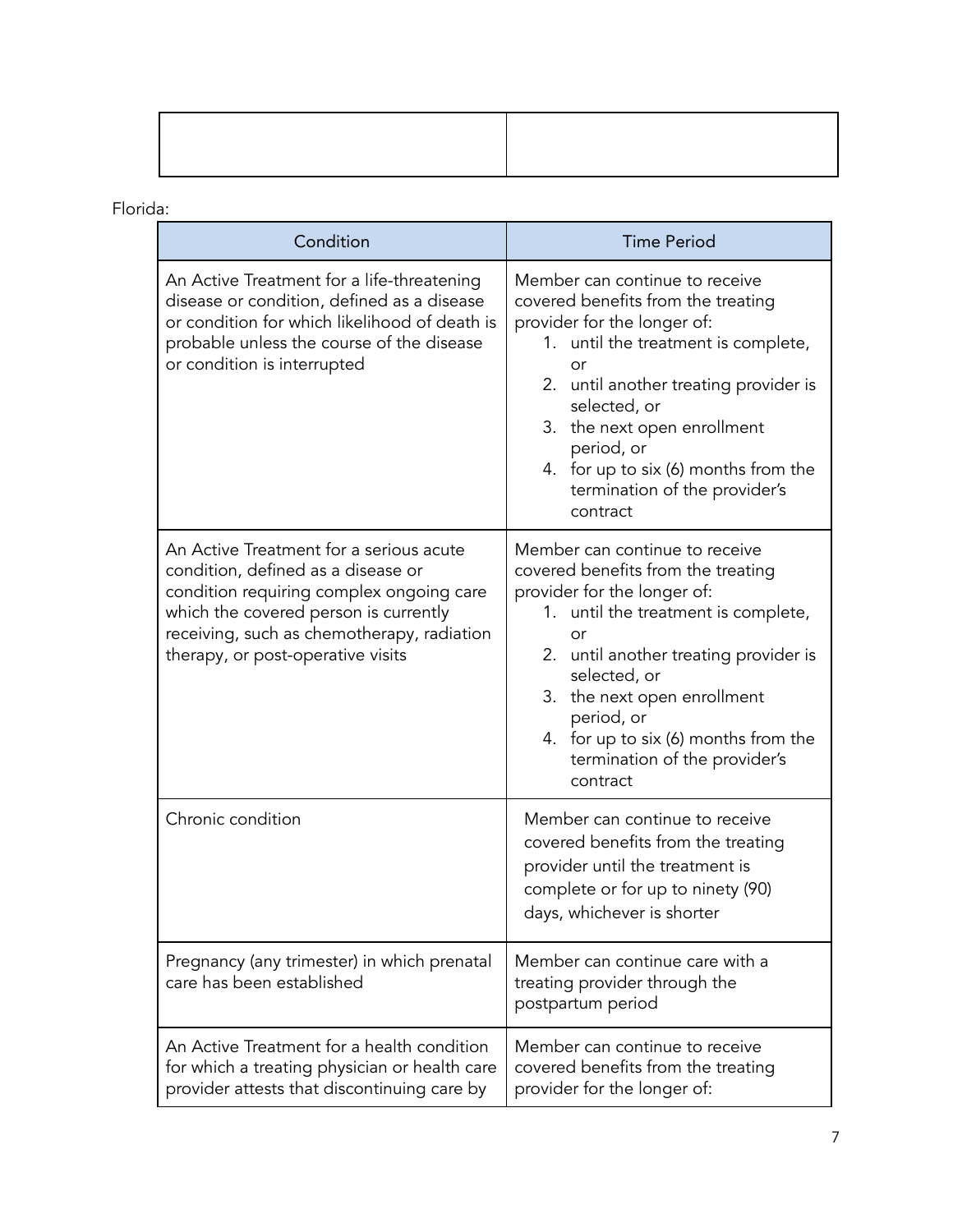| that physician or health care provider<br>would worsen the condition or interfere<br>with anticipated outcomes | 1. until the treatment is complete,<br>or<br>2. until another treating provider is<br>selected, or<br>3. the next open enrollment<br>period, or<br>4. for up to six (6) months from the<br>termination of the provider's<br>contract |
|----------------------------------------------------------------------------------------------------------------|--------------------------------------------------------------------------------------------------------------------------------------------------------------------------------------------------------------------------------------|
|                                                                                                                |                                                                                                                                                                                                                                      |

### Georgia:

| Condition                                                                                                                                                                                                                                                    | <b>Time Period</b>                                                                                                                                                         |
|--------------------------------------------------------------------------------------------------------------------------------------------------------------------------------------------------------------------------------------------------------------|----------------------------------------------------------------------------------------------------------------------------------------------------------------------------|
| An Active Treatment for a life-threatening<br>disease or condition, defined as a disease<br>or condition for which likelihood of death is<br>probable unless the course of the disease<br>or condition is interrupted                                        | Member can continue to receive<br>covered benefits from the treating<br>provider until the treatment is<br>complete or for up to ninety (90) days,<br>whichever is shorter |
| The second or third trimester of pregnancy                                                                                                                                                                                                                   | Member can continue care with a<br>treating provider through the<br>postpartum period, up to a minimum<br>of six weeks after the delivery                                  |
| An Active Treatment for a health condition<br>for which a treating physician or health care<br>provider attests that discontinuing care by<br>that physician or health care provider<br>would worsen the condition or interfere<br>with anticipated outcomes | Member can continue to receive<br>covered benefits from the treating<br>provider until the treatment is<br>complete or for up to ninety (90) days,<br>whichever is shorter |
| Active Treatment for a chronic or terminal<br>illness or who is an inpatient                                                                                                                                                                                 | 90 days from the date of the<br>termination of the physician's contract                                                                                                    |
| Active Treatment for a Chronic Condition                                                                                                                                                                                                                     | Member can continue to receive<br>covered benefits from the treating<br>provider until the treatment is<br>complete or for up to ninety (90)<br>days, whichever is shorter |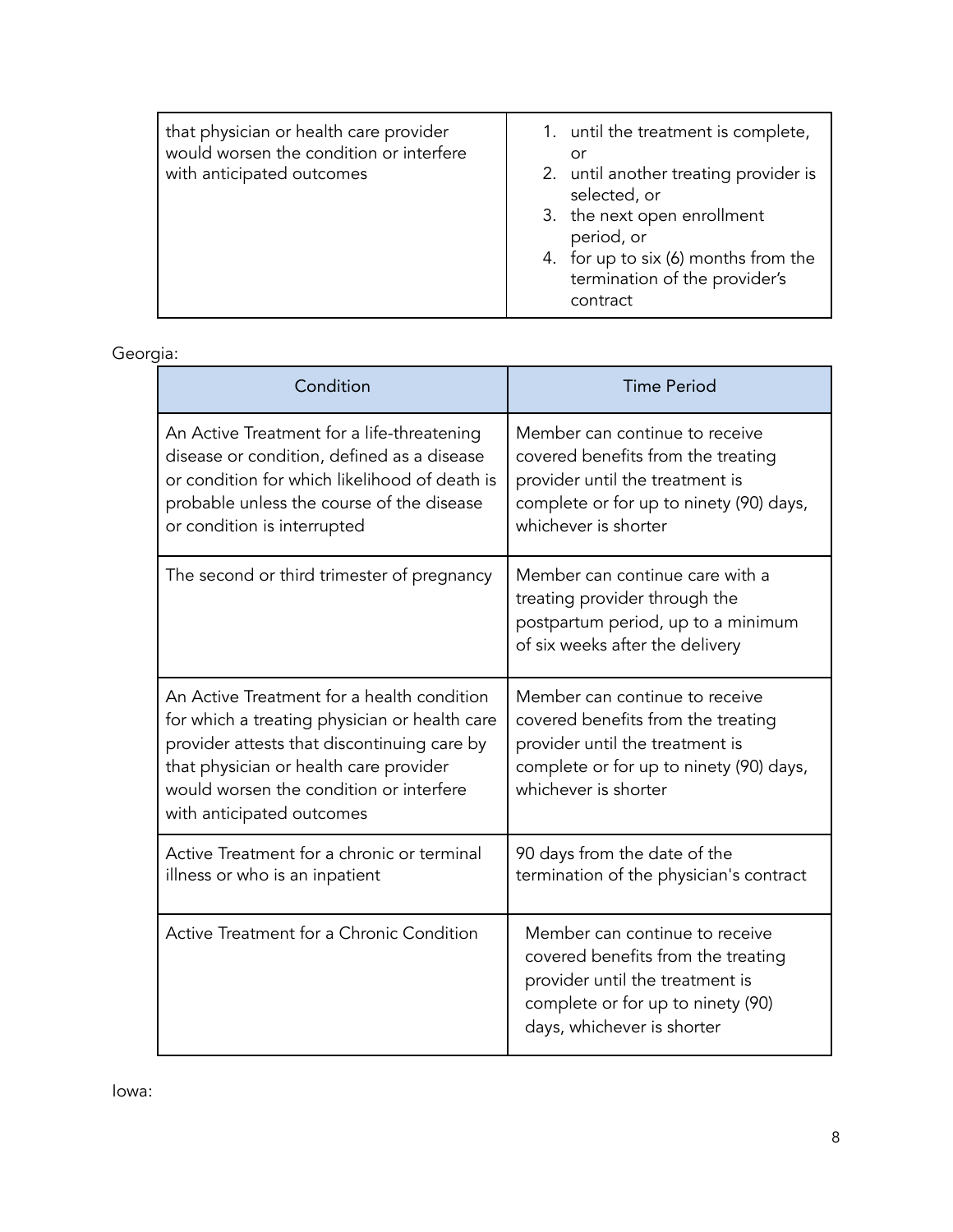| Condition                                                            | <b>Time Period</b> |
|----------------------------------------------------------------------|--------------------|
| Course of treatment for a terminal illness or<br>a related condition | Up to 90 days      |
| An ongoing course of treatment for a<br>chronic condition            | Up to 90 days      |

#### Kansas:

| Condition                                                                                                                                                                                                                                                                                                                                                                                           | <b>Time Period</b>                                                                                                                                                         |
|-----------------------------------------------------------------------------------------------------------------------------------------------------------------------------------------------------------------------------------------------------------------------------------------------------------------------------------------------------------------------------------------------------|----------------------------------------------------------------------------------------------------------------------------------------------------------------------------|
| An Active Treatment for a life-threatening<br>disease or condition, defined as a disease<br>or condition for which likelihood of death is<br>probable unless the course of the disease<br>or condition is interrupted                                                                                                                                                                               | Member can continue to receive<br>covered benefits from the treating<br>provider until the treatment is<br>complete or for up to ninety (90)<br>days, whichever is shorter |
| An Active Treatment for any ongoing<br>chronic care with a practitioner to monitor<br>the status of a chronic condition, provide<br>direct treatment, prescribe medication or<br>other treatment or modify a treatment<br>protocol. Active treatment does not include<br>routine monitoring for a chronic condition<br>(e.g. monitoring chronic asthma, not for an<br>acute phase of the condition) | Member can continue to receive<br>covered benefits from the treating<br>provider until the treatment is<br>complete or for up to ninety (90)<br>days, whichever is shorter |
| The second or third trimester of pregnancy                                                                                                                                                                                                                                                                                                                                                          | Member can continue care with a<br>treating provider through the<br>postpartum period, up to a minimum<br>of six weeks after the delivery                                  |

### Michigan:

| Condition                                                                                                                                                                                  | <b>Time Period</b>                                                   |
|--------------------------------------------------------------------------------------------------------------------------------------------------------------------------------------------|----------------------------------------------------------------------|
| An Active Treatment for a life-threatening<br>disease or condition, defined as a disease<br>or condition for which likelihood of death is $\vert$ provider until the treatment is complete | Member can continue to receive<br>covered benefits from the treating |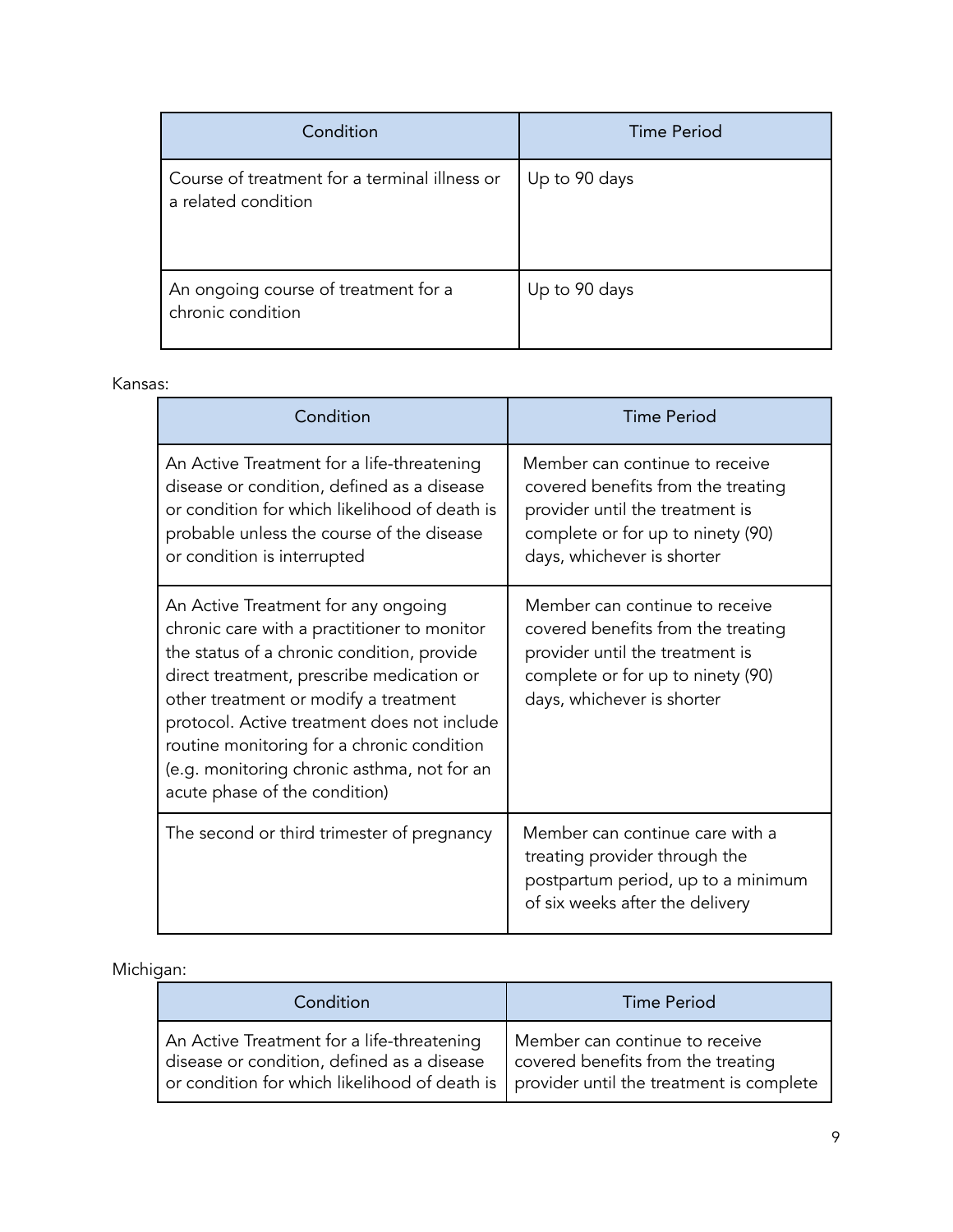| probable unless the course of the disease<br>or condition is interrupted                                                                                                                                                                                     | or for up to ninety (90) days, whichever<br>is shorter                                                                                                                     |
|--------------------------------------------------------------------------------------------------------------------------------------------------------------------------------------------------------------------------------------------------------------|----------------------------------------------------------------------------------------------------------------------------------------------------------------------------|
| Chronic condition                                                                                                                                                                                                                                            | Member can continue to receive<br>covered benefits from the treating<br>provider until the treatment is<br>complete or for up to ninety (90)<br>days, whichever is shorter |
| An Active Treatment for a health condition<br>for which a treating physician or health care<br>provider attests that discontinuing care by<br>that physician or health care provider<br>would worsen the condition or interfere<br>with anticipated outcomes | Member can continue to receive<br>covered benefits from the treating<br>provider until the treatment is complete<br>or for up to ninety (90) days, whichever<br>is shorter |

#### Missouri:

| Condition                                                                                                                                                                                                                                                    | <b>Time Period</b>                                                                                                                                                         |
|--------------------------------------------------------------------------------------------------------------------------------------------------------------------------------------------------------------------------------------------------------------|----------------------------------------------------------------------------------------------------------------------------------------------------------------------------|
| An Active Treatment for a life-threatening<br>disease or condition, defined as a disease<br>or condition for which likelihood of death is<br>probable unless the course of the disease<br>or condition is interrupted                                        | Member can continue to receive<br>covered benefits from the treating<br>provider until the treatment is<br>complete or for up to ninety (90)<br>days, whichever is shorter |
| The second or third trimester of pregnancy                                                                                                                                                                                                                   | Member can continue care with a<br>treating provider through the<br>postpartum period, up to a minimum<br>of six weeks after the delivery                                  |
| An Active Treatment for a health condition<br>for which a treating physician or health care<br>provider attests that discontinuing care by<br>that physician or health care provider would<br>worsen the condition or interfere with<br>anticipated outcomes | Member can continue to receive<br>covered benefits from the treating<br>provider until the treatment is<br>complete or for up to ninety (90)<br>days, whichever is shorter |
| An Active Treatment for a Chronic condition                                                                                                                                                                                                                  | Member can continue to receive<br>covered benefits from the treating<br>provider until the treatment is<br>complete or for up to ninety (90)                               |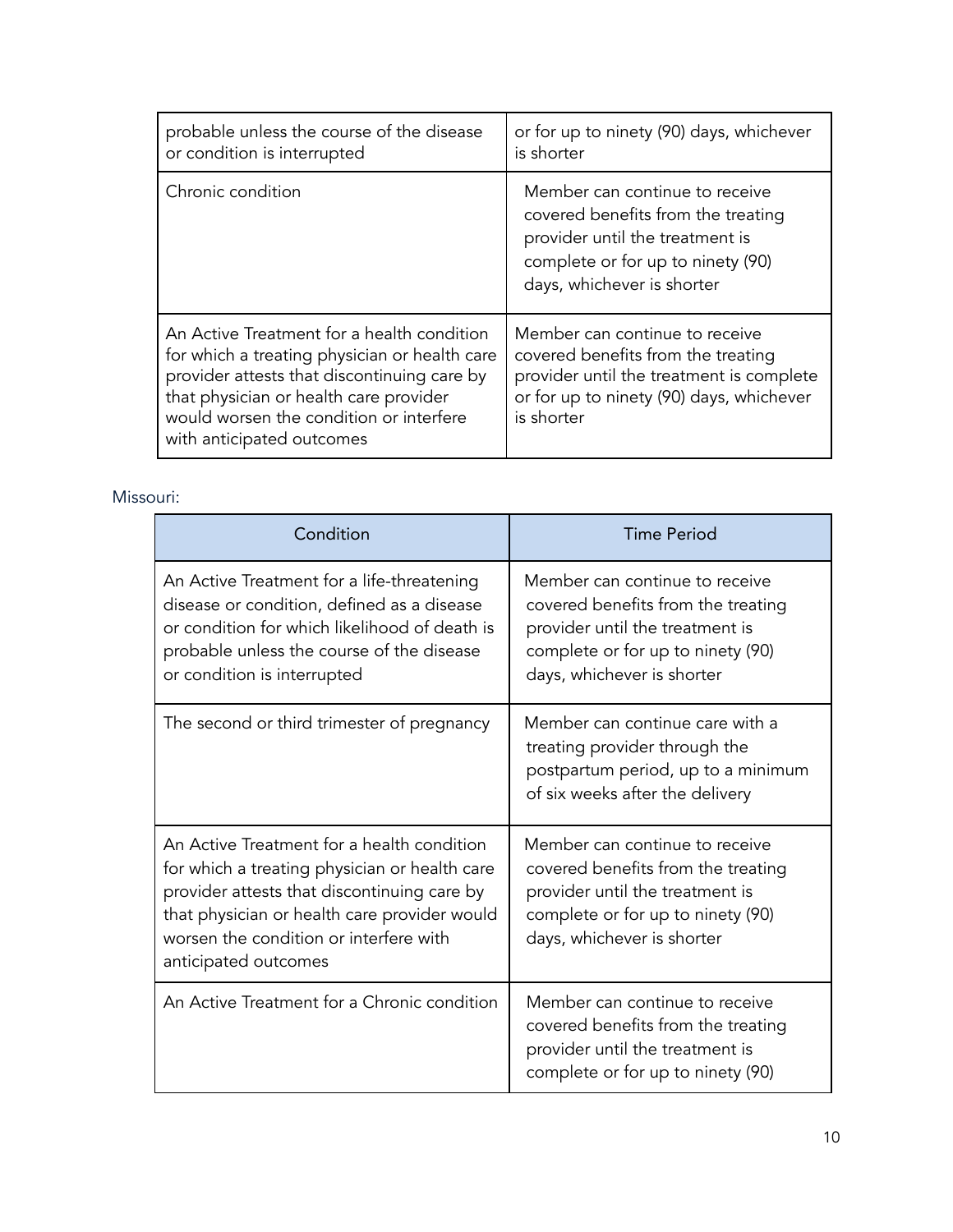|  | , whichever is shorter<br>days, |
|--|---------------------------------|
|--|---------------------------------|

## New Jersey:

| Condition                                           | <b>Time Period</b>                                                                                                                                                                                                                                   |
|-----------------------------------------------------|------------------------------------------------------------------------------------------------------------------------------------------------------------------------------------------------------------------------------------------------------|
| Life-threatening disease/Serious acute<br>condition | Up to four (4) months                                                                                                                                                                                                                                |
| Chronic condition                                   | Up to 90 days                                                                                                                                                                                                                                        |
| Pregnancy / Obstetric Care                          | Medical necessity shall be deemed to<br>have been demonstrated and coverage<br>of services by the terminated health<br>care professional shall continue to the<br>postpartum evaluation of the covered<br>person, up to six (6) weeks after delivery |
| Post-operative care                                 | Up to six (6) months                                                                                                                                                                                                                                 |
| Oncological treatment                               | Up to one (1) year                                                                                                                                                                                                                                   |
| Psychiatric treatment                               | Up to one (1) year                                                                                                                                                                                                                                   |

New York:

| Condition                                                                                                                                                                                                                                                                                                                                                                | <b>Time Period</b>                                                                        |
|--------------------------------------------------------------------------------------------------------------------------------------------------------------------------------------------------------------------------------------------------------------------------------------------------------------------------------------------------------------------------|-------------------------------------------------------------------------------------------|
| Any ongoing chronic care with a practitioner<br>to monitor the status of a chronic condition,<br>provide direct treatment, prescribe<br>medication or other treatment or modify a<br>treatment protocol. Active treatment does<br>not include routine monitoring for a chronic<br>condition (e.g. monitoring chronic asthma,<br>not for an acute phase of the condition) | Until the treatment is complete or for<br>up to ninety (90) days, whichever is<br>shorter |
| Any other ongoing course of treatment                                                                                                                                                                                                                                                                                                                                    | Up to 90 days                                                                             |

North Carolina: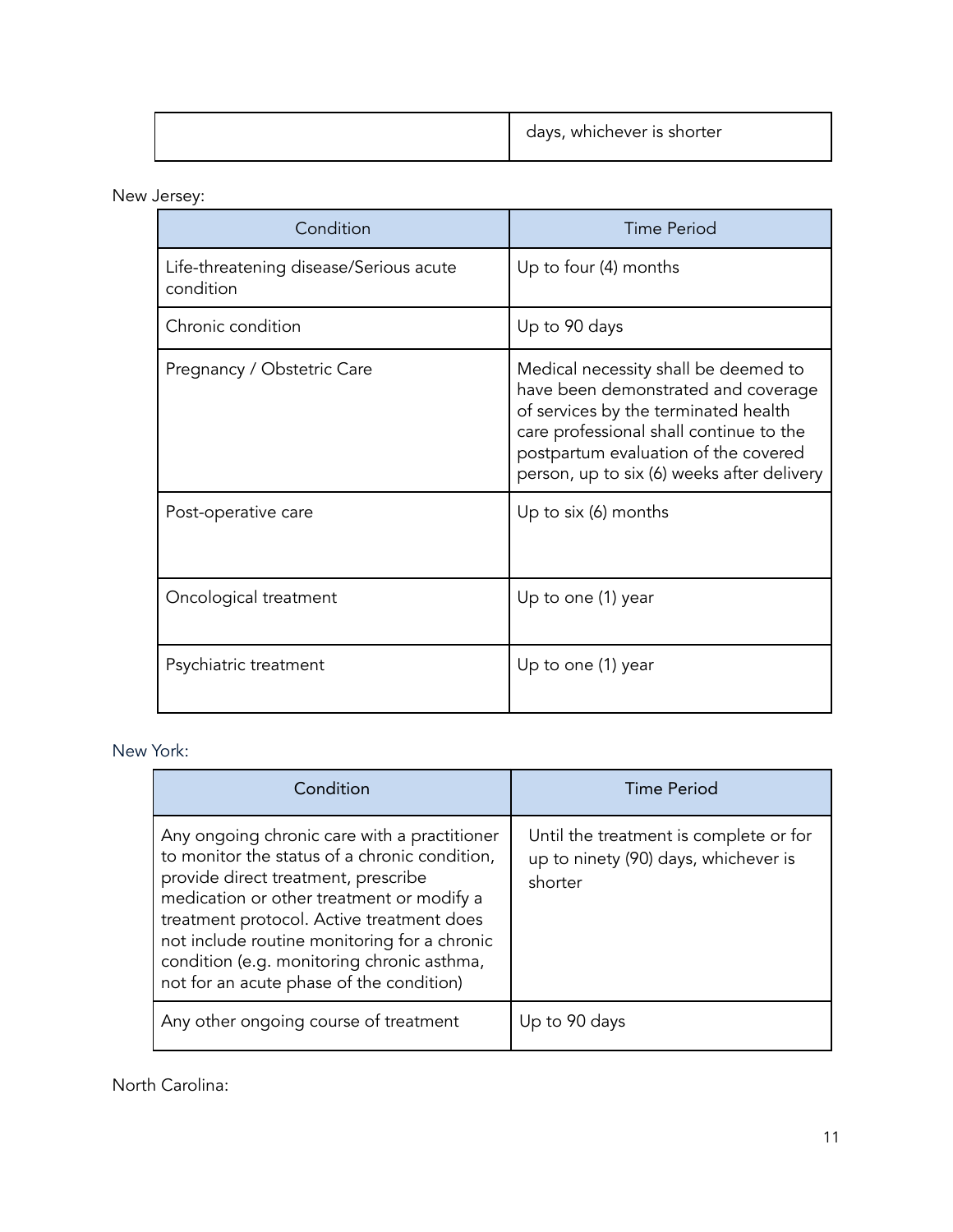| Condition                                                                                                              | <b>Time Period</b>                                                                                                                                                                                                                                                                         |
|------------------------------------------------------------------------------------------------------------------------|--------------------------------------------------------------------------------------------------------------------------------------------------------------------------------------------------------------------------------------------------------------------------------------------|
| Any ongoing course of treatment                                                                                        | Up to 90 days                                                                                                                                                                                                                                                                              |
| Scheduled Surgery, Organ Transplantation,<br>or Inpatient Care                                                         | Through the date of discharge after<br>completion of the surgery,<br>transplantation, or other inpatient<br>care and through postdischarge<br>follow-up care related to the<br>surgery, transplantation or other<br>inpatient care occurring within 90<br>days after the date of discharge |
| Members having entered the second or third<br>trimester of pregnancy when notified of<br>termination of their provider | Member can continue care with a<br>treating provider through the<br>provision of 60 days of postpartum<br>care                                                                                                                                                                             |
| Care directly related to the treatment of a<br>terminal illness or its medical manifestations                          | Member can continue care with a<br>treating provider for the remainder<br>of the terminal illness                                                                                                                                                                                          |

# Ohio:

| Condition                                                                                                                               | <b>Time Period</b>                                                                                                                                                                                                                                                       |
|-----------------------------------------------------------------------------------------------------------------------------------------|--------------------------------------------------------------------------------------------------------------------------------------------------------------------------------------------------------------------------------------------------------------------------|
| If member's coverage is terminated at the<br>time of receiving inpatient care                                                           | Until:<br>The member is discharged; or<br>The attending physician(s)<br>determine(s) that inpatient care<br>is no longer medically<br>indicated; or<br>• The member has reached the<br>limit for contractual benefits; or<br>• The effective date of any new<br>coverage |
| An Active Treatment for a life-threatening<br>condition, defined as a disease or condition<br>for which likelihood of death is probable | Up to ninety (90) days from the date of<br>notice of termination                                                                                                                                                                                                         |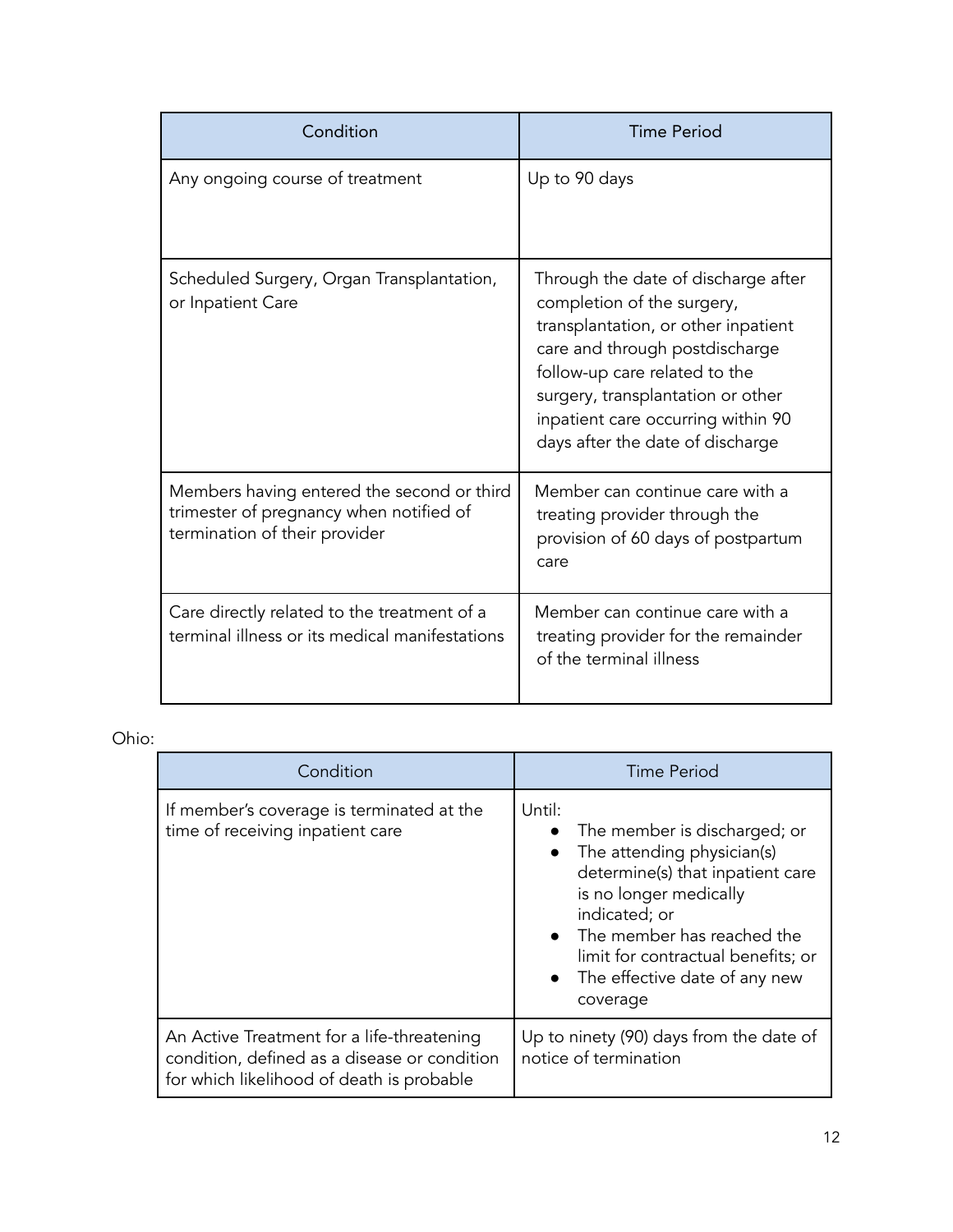| unless the course of the disease or<br>condition is interrupted                                                                                                                                                                                                                                                                                                                                     |                                                                                                                                                                            |
|-----------------------------------------------------------------------------------------------------------------------------------------------------------------------------------------------------------------------------------------------------------------------------------------------------------------------------------------------------------------------------------------------------|----------------------------------------------------------------------------------------------------------------------------------------------------------------------------|
| An Active Treatment for a health condition<br>for which a treating physician or health care<br>provider attests that discontinuing care by<br>that physician or health care provider would<br>worsen the condition or interfere with<br>anticipated outcomes                                                                                                                                        | Up to ninety (90) days from the date of<br>notice of termination                                                                                                           |
| An Active Treatment for any ongoing<br>chronic care with a practitioner to monitor<br>the status of a chronic condition, provide<br>direct treatment, prescribe medication or<br>other treatment or modify a treatment<br>protocol. Active treatment does not include<br>routine monitoring for a chronic condition<br>(e.g. monitoring chronic asthma, not for an<br>acute phase of the condition) | Member can continue to receive<br>covered benefits from the treating<br>provider until the treatment is<br>complete or for up to ninety (90)<br>days, whichever is shorter |

# Oklahoma:

| Condition                                                 | Time Period   |
|-----------------------------------------------------------|---------------|
| An ongoing course of treatment for a<br>chronic condition | Up to 90 days |

# Pennsylvania:

| Condition                                                                                                                                                                                                                                                                                                      | Time Period                                                                                                                                                                |
|----------------------------------------------------------------------------------------------------------------------------------------------------------------------------------------------------------------------------------------------------------------------------------------------------------------|----------------------------------------------------------------------------------------------------------------------------------------------------------------------------|
| An Active Treatment for a life-threatening<br>disease or condition, defined as a disease or<br>condition for which likelihood of death is<br>probable unless the course of the disease or<br>condition is interrupted                                                                                          | Member can continue to receive<br>covered benefits from the treating<br>provider until the treatment is<br>complete or for up to ninety (90)<br>days, whichever is shorter |
| The second or third trimester of pregnancy<br>(The transitional period may be extended by<br>Health First Health Plans if extension is<br>determined to be clinically appropriate.<br>Health First Health Plans will consult with the<br>member and the health care provider in<br>making this determination.) | Member can continue care with a<br>treating provider through the<br>postpartum period, up to a<br>minimum of six weeks after the<br>delivery                               |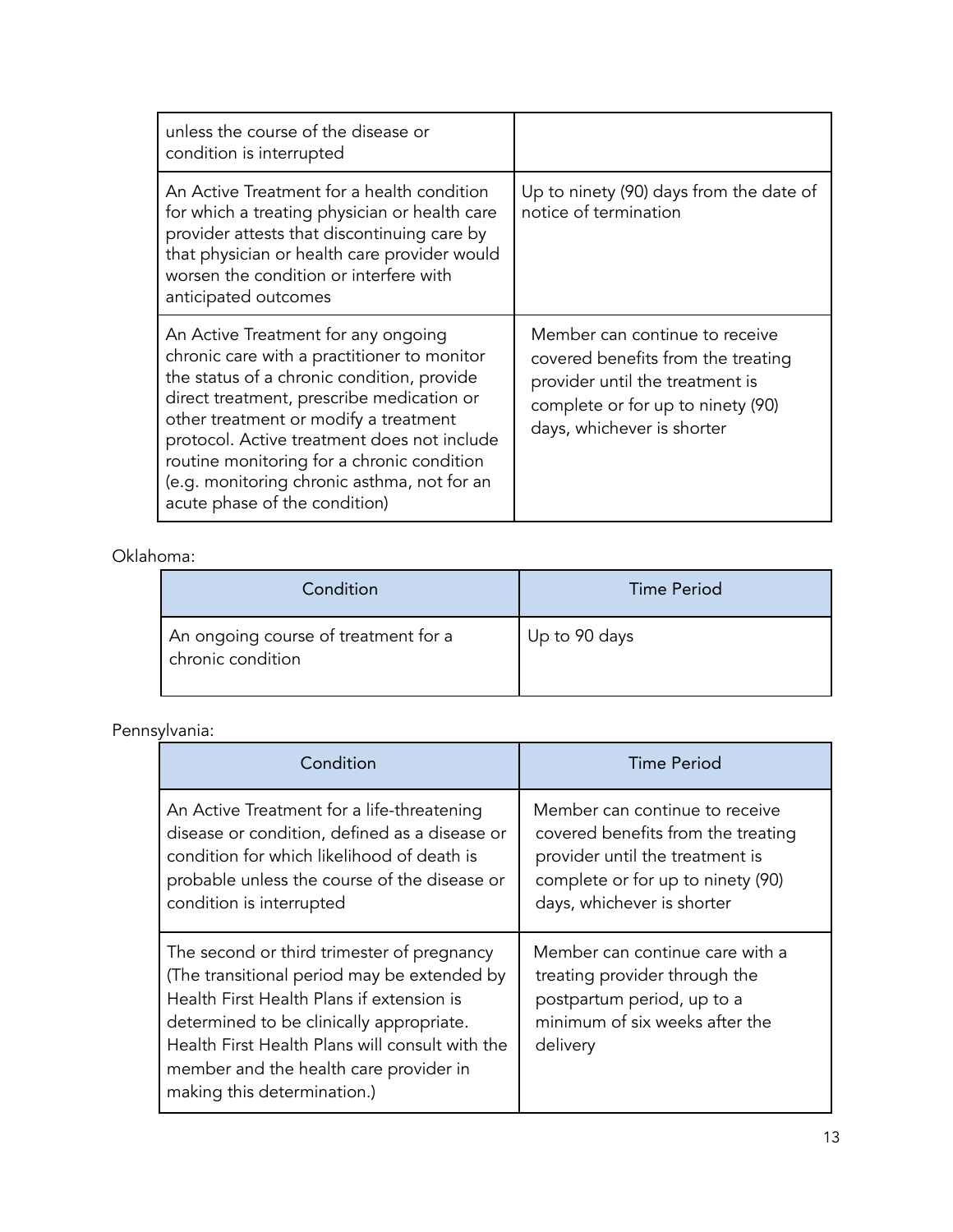| An Active Treatment for a health condition<br>for which a treating physician or health care<br>provider attests that discontinuing care by<br>that physician or health care provider would<br>worsen the condition or interfere with<br>anticipated outcomes | Member can continue to receive<br>covered benefits from the treating<br>provider until the treatment is<br>complete or for up to ninety (90)<br>days, whichever is shorter |
|--------------------------------------------------------------------------------------------------------------------------------------------------------------------------------------------------------------------------------------------------------------|----------------------------------------------------------------------------------------------------------------------------------------------------------------------------|
| An Active Treatment for a Chronic condition                                                                                                                                                                                                                  | Member can continue to receive<br>covered benefits from the treating<br>provider until the treatment is<br>complete or for up to ninety (90) days,<br>whichever is shorter |

#### Tennessee:

| Condition                                                                                                                                                                                                                                                    | Time Period                                                                                                                                  |
|--------------------------------------------------------------------------------------------------------------------------------------------------------------------------------------------------------------------------------------------------------------|----------------------------------------------------------------------------------------------------------------------------------------------|
| Being treated at an inpatient facility                                                                                                                                                                                                                       | Until member is discharged                                                                                                                   |
| An Active Treatment for a life-threatening<br>condition, defined as a disease or condition<br>for which likelihood of death is probable<br>unless the course of the disease or condition<br>is interrupted                                                   | Up to one hundred twenty (120) days<br>from the date of notice of termination                                                                |
| An Active Treatment for a serious acute<br>condition, defined as a disease or condition<br>requiring complex ongoing care which the<br>covered person is currently receiving, such<br>as chemotherapy, radiation therapy, or<br>post-operative visits        | Up to one hundred twenty (120) days<br>from the date of notice of termination                                                                |
| An Active Treatment for a health condition<br>for which a treating physician or health care<br>provider attests that discontinuing care by<br>that physician or health care provider would<br>worsen the condition or interfere with<br>anticipated outcomes | Up to one hundred twenty (120) days<br>from the date of notice of termination                                                                |
| An Active Treatment for any ongoing chronic<br>care with a practitioner to monitor the status<br>of a chronic condition, provide direct<br>treatment, prescribe medication or other<br>treatment or modify a treatment protocol.                             | Member can continue to receive<br>covered benefits from the treating<br>provider until the treatment is<br>complete or for up to ninety (90) |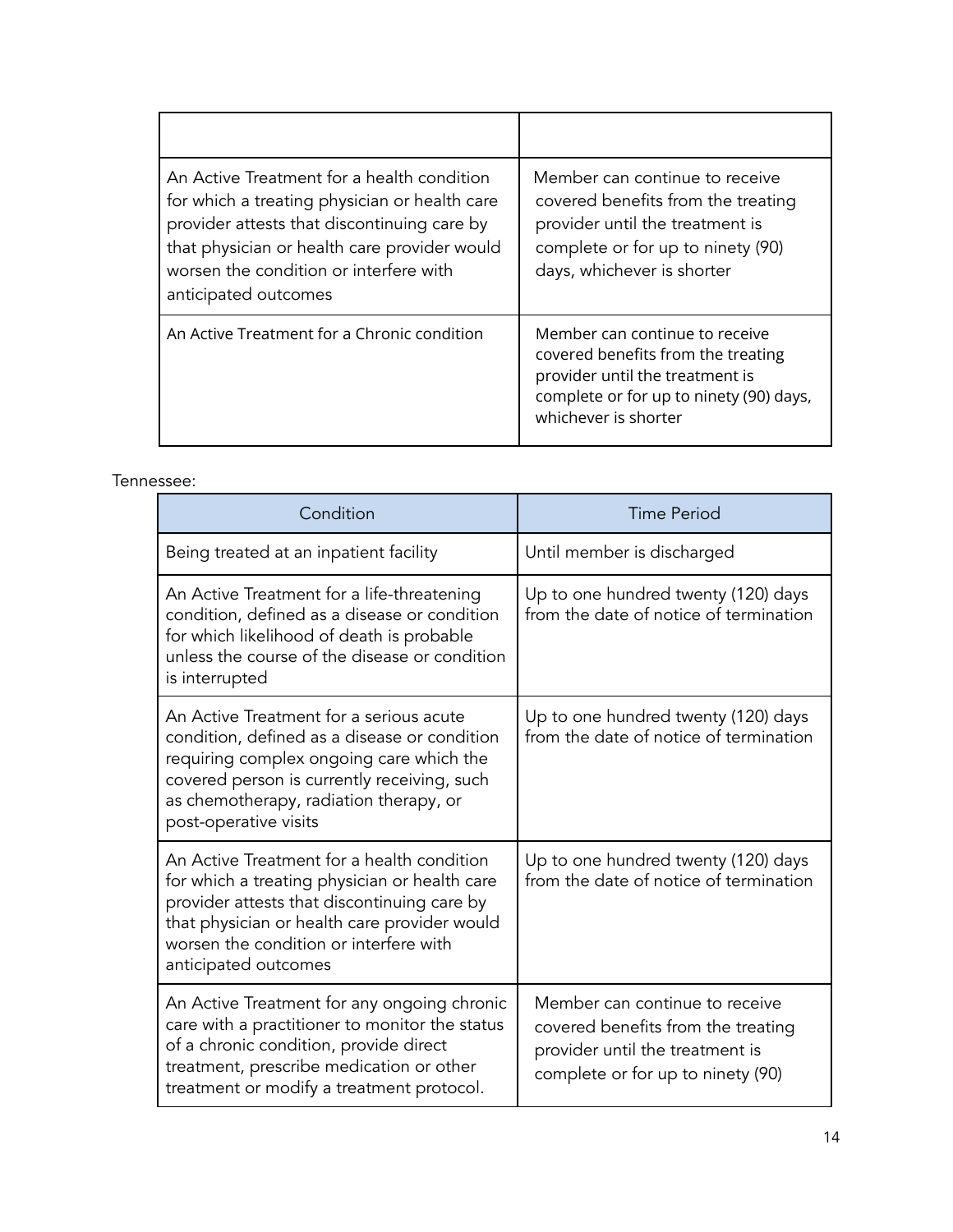| Active treatment does not include routine   | days, whichever is shorter |
|---------------------------------------------|----------------------------|
| monitoring for a chronic condition (e.g.    |                            |
| monitoring chronic asthma, not for an acute |                            |
| phase of the condition)                     |                            |

### Texas:

| Condition                                                                                                                                                                                                                                                                                                           | <b>Time Period</b>                                                                                                                                                                                                                                                                                     |
|---------------------------------------------------------------------------------------------------------------------------------------------------------------------------------------------------------------------------------------------------------------------------------------------------------------------|--------------------------------------------------------------------------------------------------------------------------------------------------------------------------------------------------------------------------------------------------------------------------------------------------------|
| Any ongoing course of treatment                                                                                                                                                                                                                                                                                     | Up to 90 days                                                                                                                                                                                                                                                                                          |
| An acute condition, that is a medical<br>condition that involves a sudden onset of<br>symptoms due to an illness, injury, or other<br>medical problem that requires prompt<br>medical attention and that has a limited<br>duration                                                                                  | Duration of acute condition                                                                                                                                                                                                                                                                            |
| Pregnancy                                                                                                                                                                                                                                                                                                           | Duration of pregnancy through<br>postpartum period for care related to<br>the delivery                                                                                                                                                                                                                 |
| Performance of a surgery or other procedure<br>authorized by Health First Health Plans that<br>has been documented by the provider to<br>occur within 180 days of effective date of<br>provider's termination                                                                                                       | Procedure must occur within 180 days<br>of the effective date of provider's<br>termination                                                                                                                                                                                                             |
| Terminal illness, an incurable or irreversible<br>condition that has a high probability of<br>causing death within one year or less                                                                                                                                                                                 | Duration of terminal illness not to<br>exceed 12 months from contract<br>termination date                                                                                                                                                                                                              |
| Serious chronic condition that persists<br>without full cure or worsens over an<br>extended period of time or requires ongoing<br>treatment to maintain remission or prevent<br>deterioration                                                                                                                       | Period of time necessary to complete a<br>course of treatment and to arrange for<br>safe transfer to another provider, which<br>will be determined by Health First<br>Health Plans in consultation with<br>member and their provider, not to<br>exceed 12 months from the contract<br>termination date |
| An Active Treatment for any ongoing<br>chronic care with a practitioner to monitor<br>the status of a chronic condition, provide<br>direct treatment, prescribe medication or<br>other treatment or modify a treatment<br>protocol. Active treatment does not include<br>routine monitoring for a chronic condition | Member can continue to receive<br>covered benefits from the treating<br>provider until the treatment is<br>complete or for up to ninety (90)<br>days, whichever is shorter                                                                                                                             |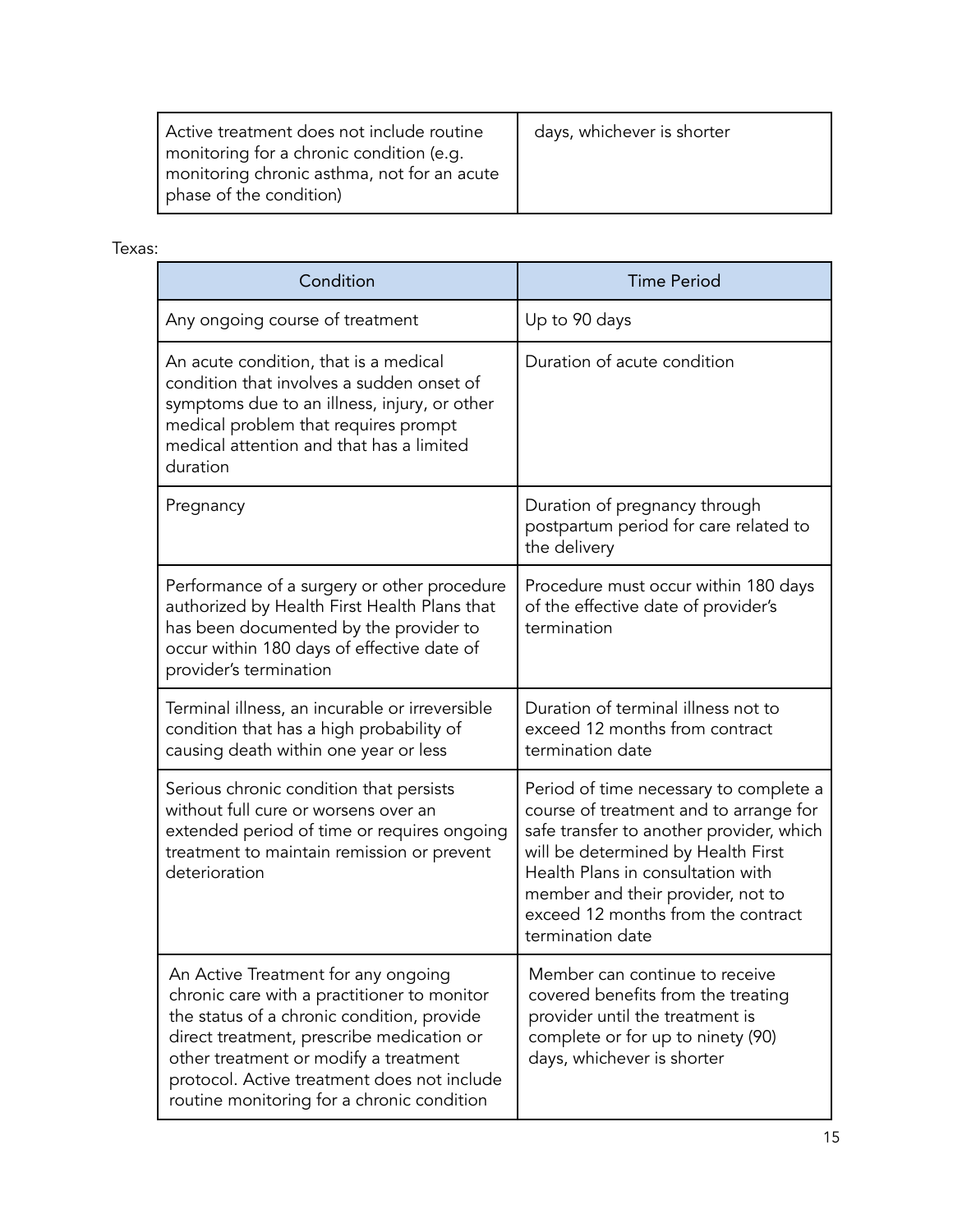| (e.g. monitoring chronic asthma, not for an<br>acute phase of the condition) |  |
|------------------------------------------------------------------------------|--|
|------------------------------------------------------------------------------|--|

# Virginia:

| Condition                                                                                                                                                                                                                                                                                                                                                                                           | <b>Time Period</b>                                                                                                                                                         |
|-----------------------------------------------------------------------------------------------------------------------------------------------------------------------------------------------------------------------------------------------------------------------------------------------------------------------------------------------------------------------------------------------------|----------------------------------------------------------------------------------------------------------------------------------------------------------------------------|
| An Active Treatment for a life-threatening<br>disease or condition, defined as a disease or<br>condition for which likelihood of death is<br>probable unless the course of the disease or<br>condition is interrupted                                                                                                                                                                               | Member can continue to receive<br>covered benefits from the treating<br>provider until the treatment is<br>complete or for up to ninety (90)<br>days, whichever is shorter |
| The second or third trimester of pregnancy                                                                                                                                                                                                                                                                                                                                                          | Member can continue care with a<br>treating provider through the<br>postpartum period, up to a<br>minimum of six weeks after the<br>delivery                               |
| An Active Treatment for a health condition<br>for which a treating physician or health care<br>provider attests that discontinuing care by<br>that physician or health care provider would<br>worsen the condition or interfere with<br>anticipated outcomes                                                                                                                                        | Member can continue to receive<br>covered benefits from the treating<br>provider until the treatment is<br>complete or for up to ninety (90)<br>days, whichever is shorter |
| An Active Treatment for any ongoing chronic<br>care with a practitioner to monitor the status<br>of a chronic condition, provide direct<br>treatment, prescribe medication or other<br>treatment or modify a treatment protocol.<br>Active treatment does not include routine<br>monitoring for a chronic condition (e.g.<br>monitoring chronic asthma, not for an acute<br>phase of the condition) | Member can continue to receive<br>covered benefits from the treating<br>provider until the treatment is<br>complete or for up to ninety (90)<br>days, whichever is shorter |

### Illinois:

| Condition | <b>Time Period</b> |
|-----------|--------------------|
|           |                    |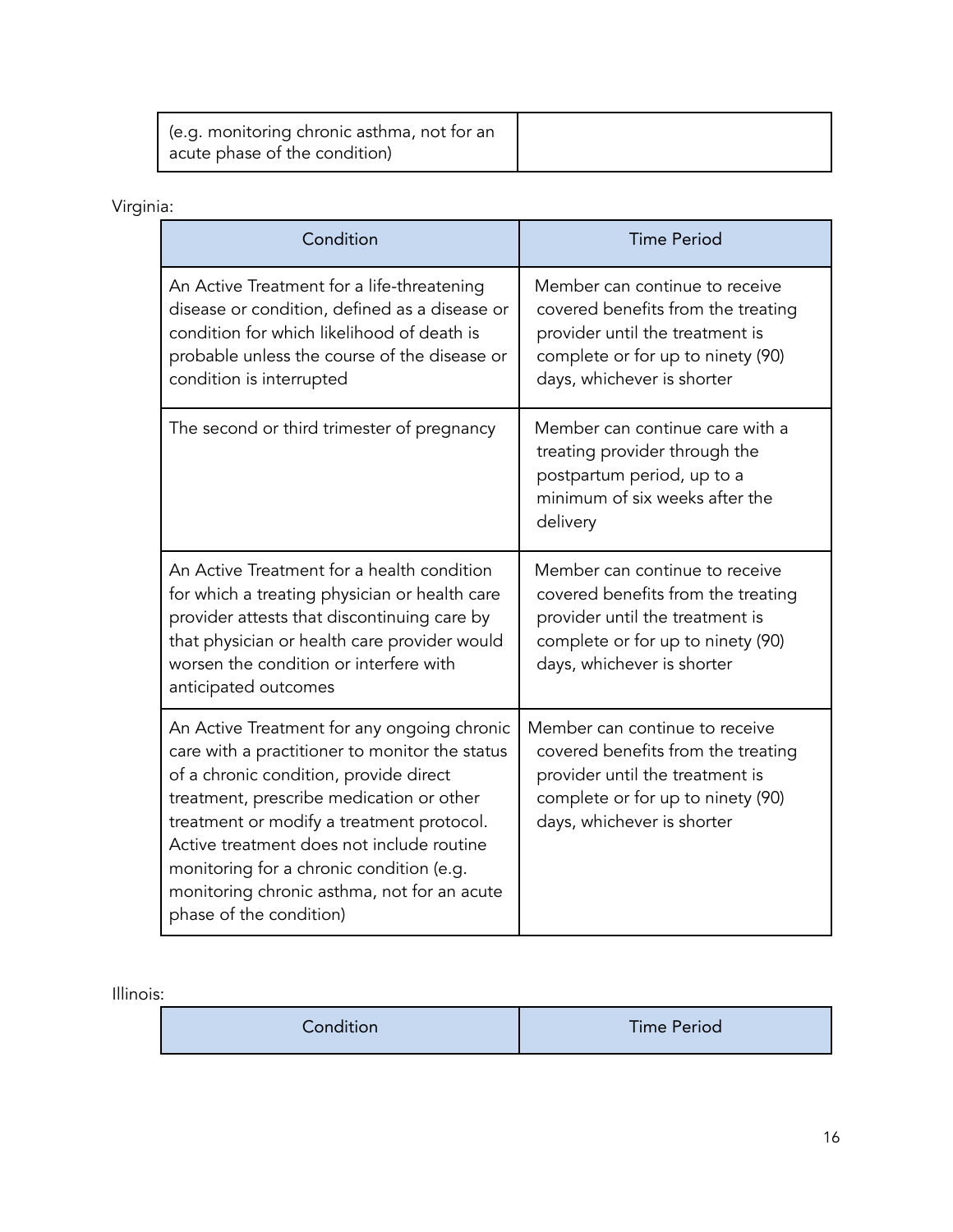| An ongoing course of treatment           | 90-day period from when notice is<br>issued; Members shall request the<br>option of transitional services in<br>writing within 30 days after receipt<br>of notification of termination of the<br>physician. |
|------------------------------------------|-------------------------------------------------------------------------------------------------------------------------------------------------------------------------------------------------------------|
| Entered the third trimester of pregnancy | Through the post-partum care<br>period. Members shall request the<br>option of transitional services in<br>writing within 30 days after receipt<br>of notification of termination of the<br>physician.      |

#### Arkansas:

| Condition                                                | <b>Time Period</b>                                                                                                                                                                                         |
|----------------------------------------------------------|------------------------------------------------------------------------------------------------------------------------------------------------------------------------------------------------------------|
| Treatment for a current episode of an acute<br>condition | Member can continue to receive<br>covered benefits from the treating<br>provider until the treatment is<br>complete or for up to ninety (90)<br>days of the providers termination,<br>whichever is shorter |

# New Health First Health Plans Members

Arizona:

| Condition                                                                           | Time Period                                                                                                                         |
|-------------------------------------------------------------------------------------|-------------------------------------------------------------------------------------------------------------------------------------|
| A life threatening disease or condition                                             | Up to 90 days after the effective date<br>of enrollment                                                                             |
| A pregnancy in the second or third trimester<br>on the effective date of enrollment | Duration of pregnancy through<br>delivery and any care up to six (6)<br>weeks after the delivery that is related<br>to the delivery |

California:

| Condition | <b>Time Period</b> |
|-----------|--------------------|
|-----------|--------------------|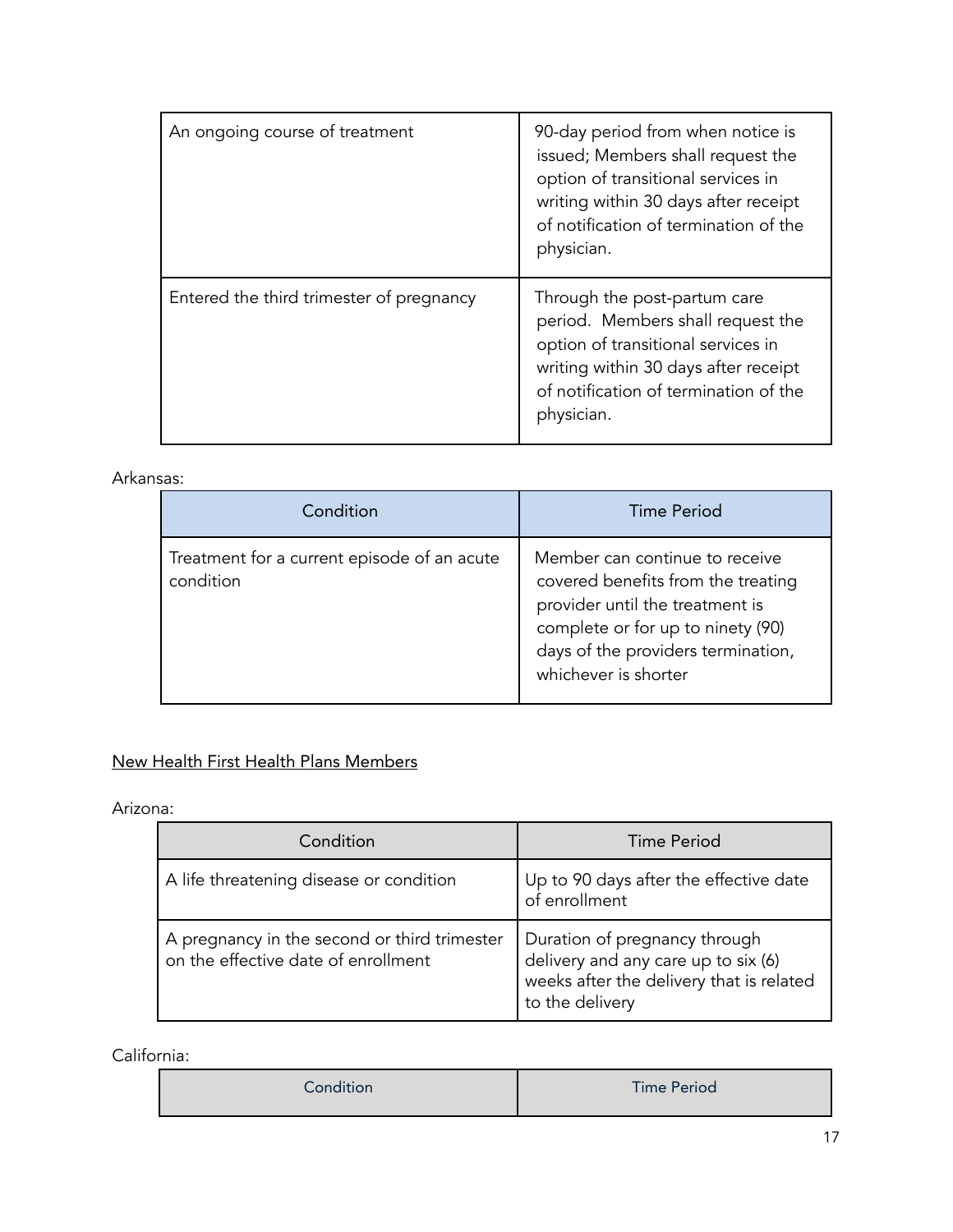| An acute condition, defined as a medical<br>condition that involves a sudden onset of<br>symptoms due to an illness, injury, or other<br>medical problem that requires prompt<br>medical attention and that has a limited<br>duration                                                                                                          | Duration of the acute condition                                                                                                                                                                                                                                                                                                                                                                      |
|------------------------------------------------------------------------------------------------------------------------------------------------------------------------------------------------------------------------------------------------------------------------------------------------------------------------------------------------|------------------------------------------------------------------------------------------------------------------------------------------------------------------------------------------------------------------------------------------------------------------------------------------------------------------------------------------------------------------------------------------------------|
| A serious chronic condition, defined as a<br>medical condition due to a disease, illness,<br>or other medical problem or medical<br>disorder that is serious in nature and that<br>persists without full cure or worsens over an<br>extended period of time or requires<br>ongoing treatment to maintain remission or<br>prevent deterioration | Period of time necessary to complete a<br>course of treatment and to arrange for<br>a safe transfer to another provider, as<br>determined by the health care service<br>plan in consultation with the enrollee<br>and the terminated provider or<br>nonparticipating provider and<br>consistent with good professional<br>practice<br>Not to exceed 12 months from the<br>effective date of coverage |
|                                                                                                                                                                                                                                                                                                                                                |                                                                                                                                                                                                                                                                                                                                                                                                      |
| A pregnancy, defined as three trimesters of<br>pregnancy and the immediate postpartum<br>period                                                                                                                                                                                                                                                | Duration of the pregnancy                                                                                                                                                                                                                                                                                                                                                                            |
| A terminal illness, defined as an incurable or<br>irreversible condition that has a high<br>probability of causing death within one<br>year or less                                                                                                                                                                                            | Duration of a terminal illness, which<br>may exceed 12 months from the<br>effective date of coverage                                                                                                                                                                                                                                                                                                 |
| The care of a newborn child between birth<br>and age 36 months                                                                                                                                                                                                                                                                                 | Not to exceed 12 months from the<br>effective date of coverage                                                                                                                                                                                                                                                                                                                                       |
| Performance of a surgery or other procedure<br>that is authorized as part of a documented<br>course of treatment and has been<br>recommended and documented by the<br>provider                                                                                                                                                                 | Within 180 days of the effective date<br>of coverage                                                                                                                                                                                                                                                                                                                                                 |

Colorado, Kansas, Missouri, Pennsylvania, and Virginia:

| Condition | Time Period |
|-----------|-------------|
|-----------|-------------|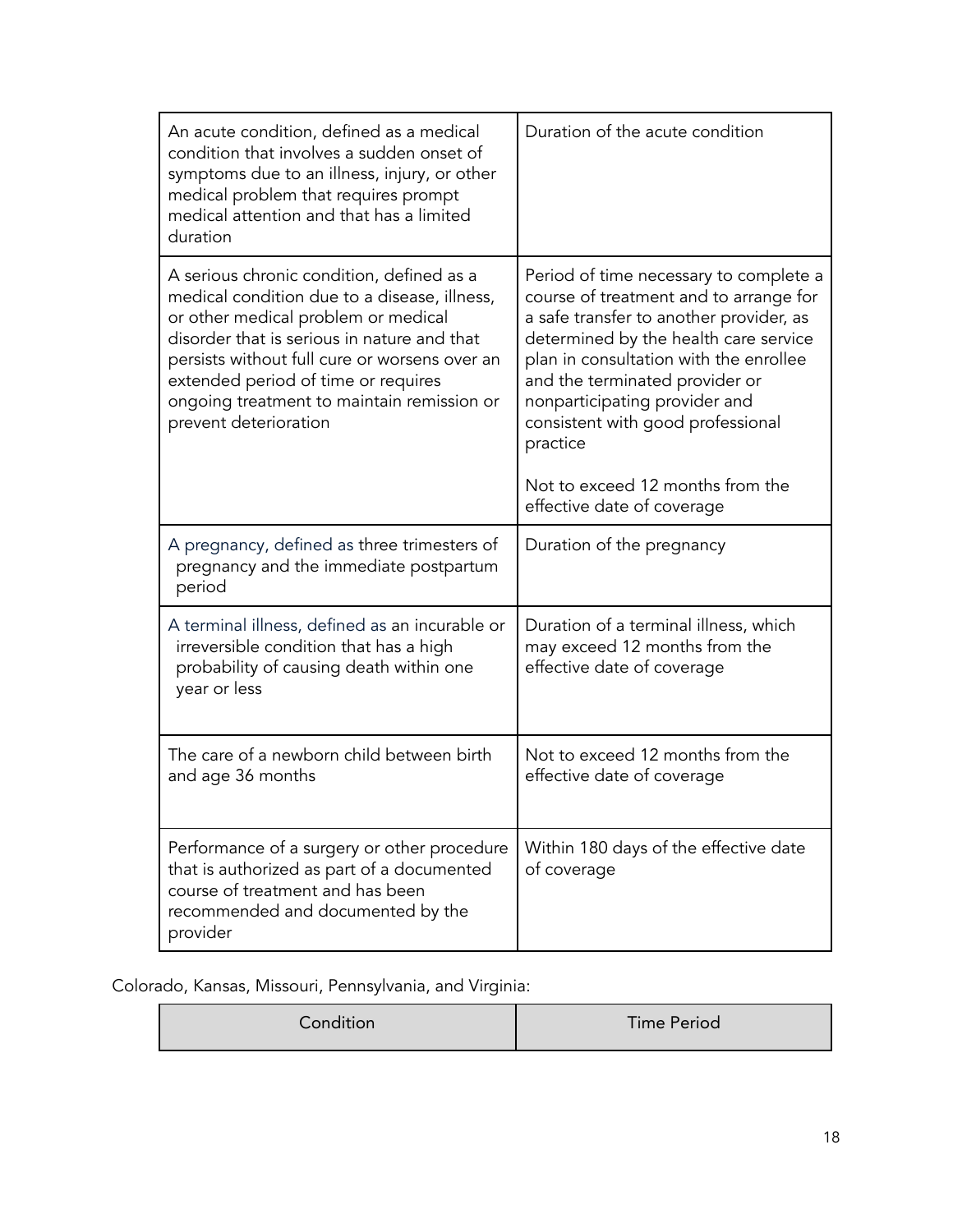| An acute condition, defined as a medical<br>condition that involves a sudden onset of<br>symptoms due to an illness, injury, or other<br>medical problem that requires prompt<br>medical attention and that has a limited<br>duration                                                                                                          | Duration of acute condition                                                                                       |
|------------------------------------------------------------------------------------------------------------------------------------------------------------------------------------------------------------------------------------------------------------------------------------------------------------------------------------------------|-------------------------------------------------------------------------------------------------------------------|
| A serious chronic condition, defined as a<br>medical condition due to a disease, illness,<br>or other medical problem or medical<br>disorder that is serious in nature and that<br>persists without full cure or worsens over an<br>extended period of time or requires<br>ongoing treatment to maintain remission or<br>prevent deterioration | Period of time needed to complete<br>treatment course and arrange for safe<br>transition, not to exceed 12 months |
| A pregnancy, defined as three trimesters of<br>pregnancy and the immediate postpartum<br>period                                                                                                                                                                                                                                                | Duration of the pregnancy                                                                                         |
| A terminal illness, defined as an incurable or<br>irreversible condition that has a high<br>probability of causing death within one year<br>or less                                                                                                                                                                                            | Duration of a terminal illness, up to 12<br>months from the effective date of<br>coverage                         |
| The care of a newborn child between birth<br>and age 36 months                                                                                                                                                                                                                                                                                 | Not to exceed 12 months from the<br>effective date of coverage                                                    |
| Performance of a surgery or other procedure<br>that is authorized by the plan as part of a<br>documented course of treatment and has<br>been recommended and documented by<br>the provider                                                                                                                                                     | Within 180 days of the effective date<br>of coverage                                                              |

# Georgia:

| Condition | Time Period |
|-----------|-------------|
|-----------|-------------|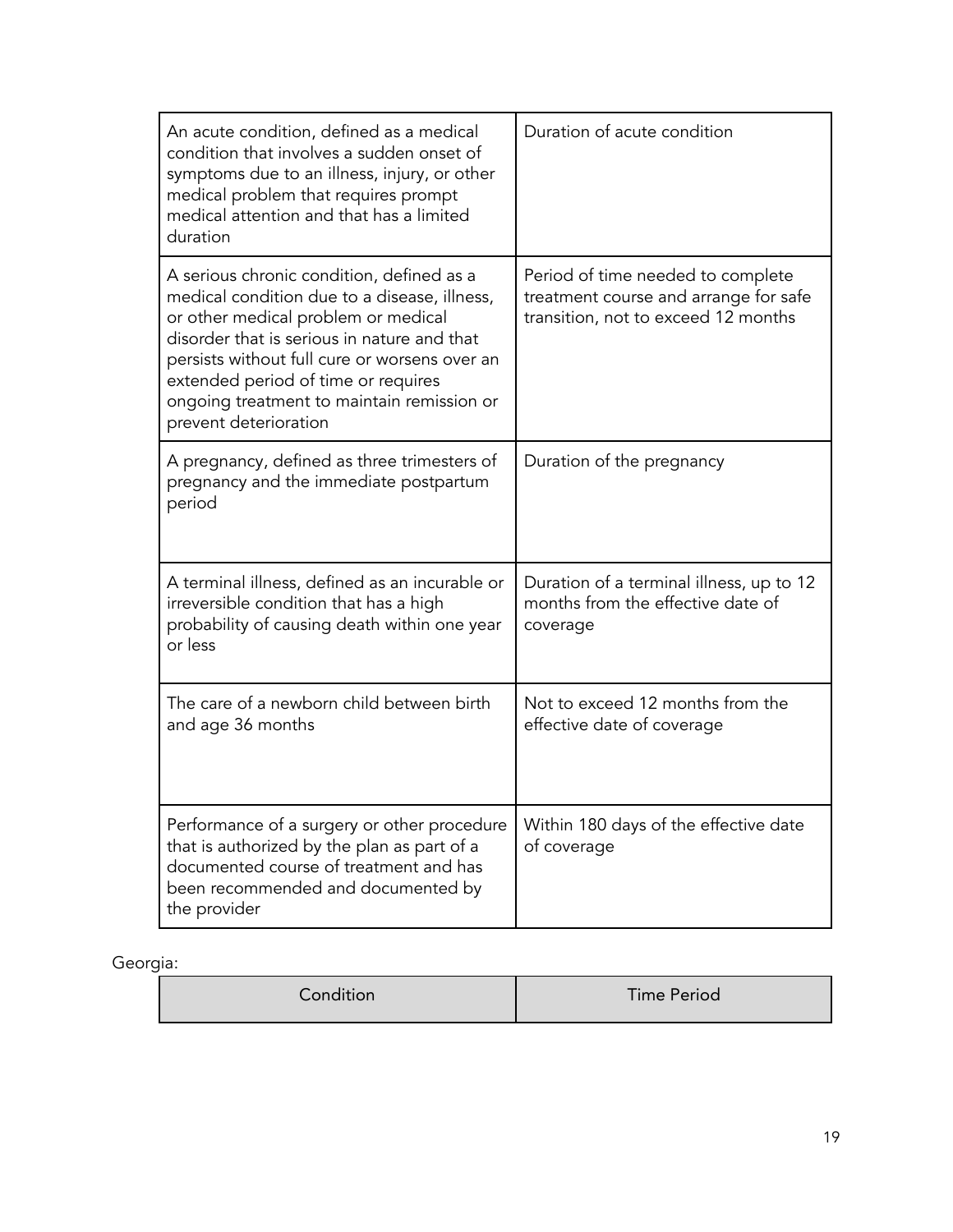| An acute condition, defined as a medical<br>condition that involves a sudden onset of<br>symptoms due to an illness, injury, or other<br>medical problem that requires prompt<br>medical attention and that has a limited<br>duration                                                                                                          | Duration of acute condition                                                                                       |
|------------------------------------------------------------------------------------------------------------------------------------------------------------------------------------------------------------------------------------------------------------------------------------------------------------------------------------------------|-------------------------------------------------------------------------------------------------------------------|
| A serious chronic condition, defined as a<br>medical condition due to a disease, illness,<br>or other medical problem or medical<br>disorder that is serious in nature and that<br>persists without full cure or worsens over an<br>extended period of time or requires<br>ongoing treatment to maintain remission or<br>prevent deterioration | Period of time needed to complete<br>treatment course and arrange for safe<br>transition, not to exceed 12 months |
| A pregnancy, defined as three trimesters of<br>pregnancy and the immediate postpartum<br>period                                                                                                                                                                                                                                                | Duration of the pregnancy                                                                                         |
| A terminal illness, defined as an incurable or<br>irreversible condition that has a high<br>probability of causing death within one year<br>or less                                                                                                                                                                                            | Duration of a terminal illness, up to 12<br>months from the effective date of<br>coverage                         |
| The care of a newborn child between birth<br>and age 36 months                                                                                                                                                                                                                                                                                 | Not to exceed 12 months from the<br>effective date of coverage                                                    |
| Performance of a surgery or other procedure<br>that is authorized by the plan as part of a<br>documented course of treatment and has<br>been recommended and documented by<br>the provider                                                                                                                                                     | Within 180 days of the effective date<br>of coverage                                                              |
| Upon receipt of information documenting<br>an active prior authorization from a previous<br>private review entity, subject to medical<br>necessity and benefit coverage review by<br>Health First Health Plans                                                                                                                                 | Initial 30 days of coverage                                                                                       |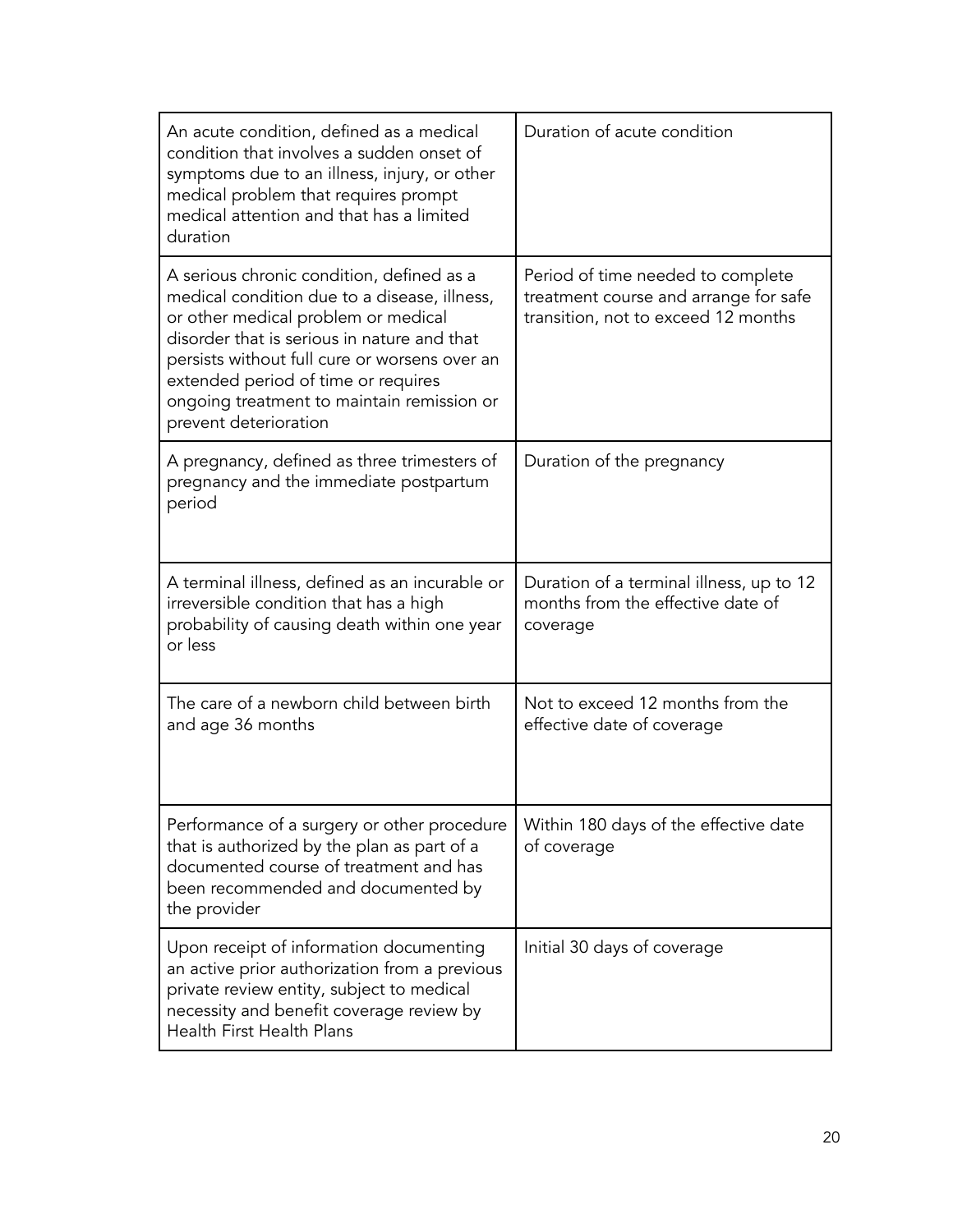Florida and Michigan:

| Condition                                                                           | Time Period                                                                                    |
|-------------------------------------------------------------------------------------|------------------------------------------------------------------------------------------------|
| A life threatening disease or condition                                             | Up to 90 days after the effective date<br>of enrollment                                        |
| A pregnancy in the second or third trimester<br>on the effective date of enrollment | Duration of pregnancy through<br>postpartum period for care that is<br>related to the delivery |

#### Iowa:

| Condition                                                                      | Time Period               |
|--------------------------------------------------------------------------------|---------------------------|
| A life threatening disease or condition                                        | Up to 90 days             |
| A pregnancy in the 2nd or 3rd trimester on<br>the effective date of enrollment | Through postpartum period |

## New York, New Jersey & Texas:

| Condition                                                              | Time Period                                                                            |
|------------------------------------------------------------------------|----------------------------------------------------------------------------------------|
| Life threatening or degenerative and<br>disabling condition or disease | Up to 60 days                                                                          |
| Pregnancy                                                              | Duration of pregnancy through<br>postpartum period for care related to<br>the delivery |

# North Carolina:

| Condition                       | <b>Time Period</b> |
|---------------------------------|--------------------|
| Any ongoing course of treatment | Up to 90 days      |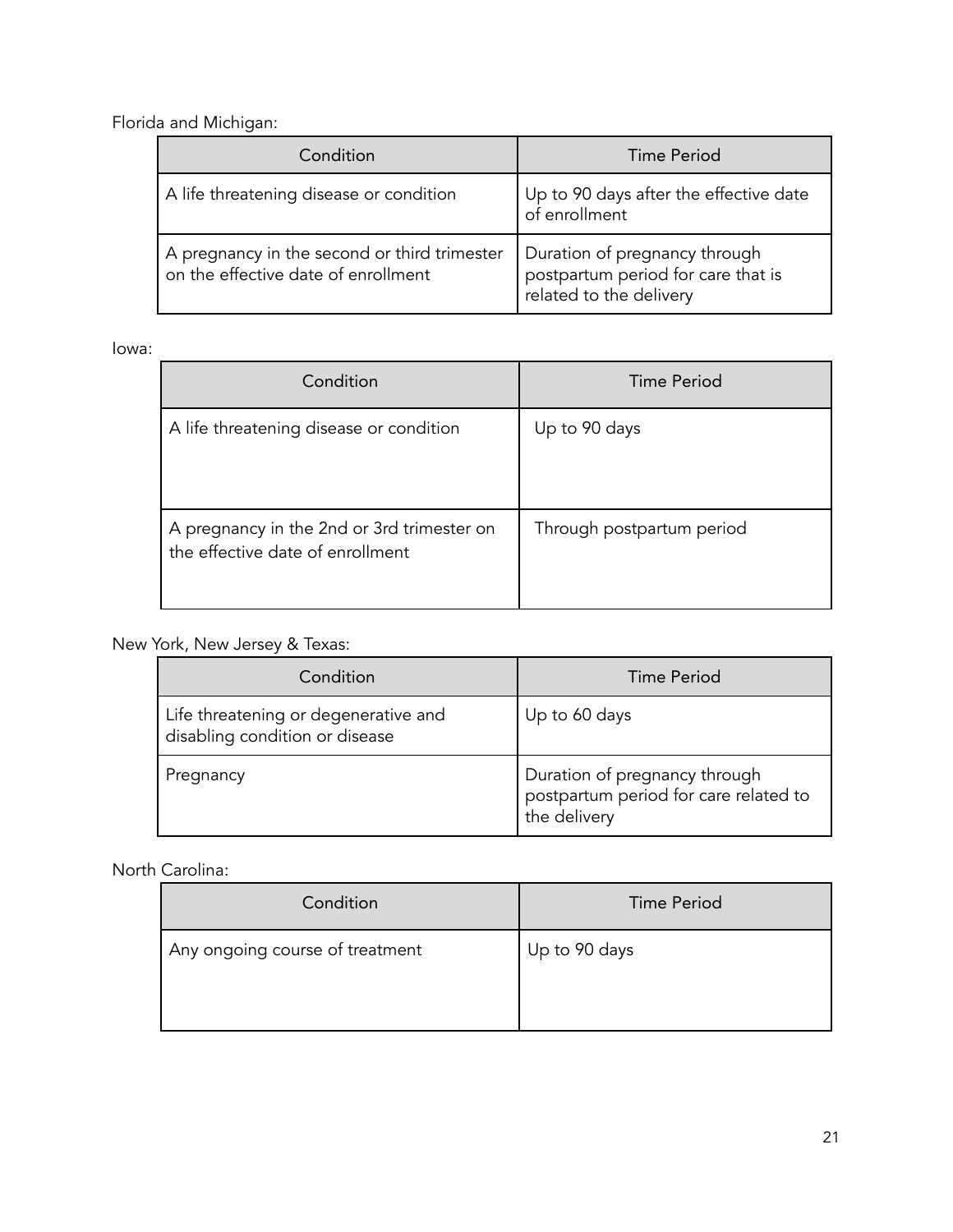| Scheduled Surgery, Organ Transplantation,<br>or Inpatient Care                                                                             | Through the date of discharge after<br>completion of the surgery,<br>transplantation, or other inpatient<br>care and through postdischarge<br>follow-up care related to the<br>surgery, transplantation or other<br>inpatient care occurring within 90<br>days after the date of discharge |
|--------------------------------------------------------------------------------------------------------------------------------------------|--------------------------------------------------------------------------------------------------------------------------------------------------------------------------------------------------------------------------------------------------------------------------------------------|
| Members having entered the second or third<br>trimester of pregnancy on or before the date<br>of enrollment with Health First Health Plans | Member can continue care with a<br>treating provider through the<br>provision of 60 days of postpartum<br>care                                                                                                                                                                             |
| Care directly related to the treatment of a<br>terminal illness or its medical manifestations                                              | Member can continue care with a<br>treating provider for the remainder<br>of the terminal illness                                                                                                                                                                                          |

### Ohio and Tennessee:

| Condition                                  | Time Period                                                                            |
|--------------------------------------------|----------------------------------------------------------------------------------------|
| The second or third trimester of pregnancy | Duration of pregnancy through<br>postpartum period for care related to<br>the delivery |

### Oklahoma:

| Condition                                                                      | <b>Time Period</b>        |
|--------------------------------------------------------------------------------|---------------------------|
| A life threatening disease or condition                                        | Up to 90 days             |
| A pregnancy in the 2nd or 3rd trimester on<br>the effective date of enrollment | Through postpartum period |

Illinois:

| Condition | <b>Time Period</b> |
|-----------|--------------------|
|-----------|--------------------|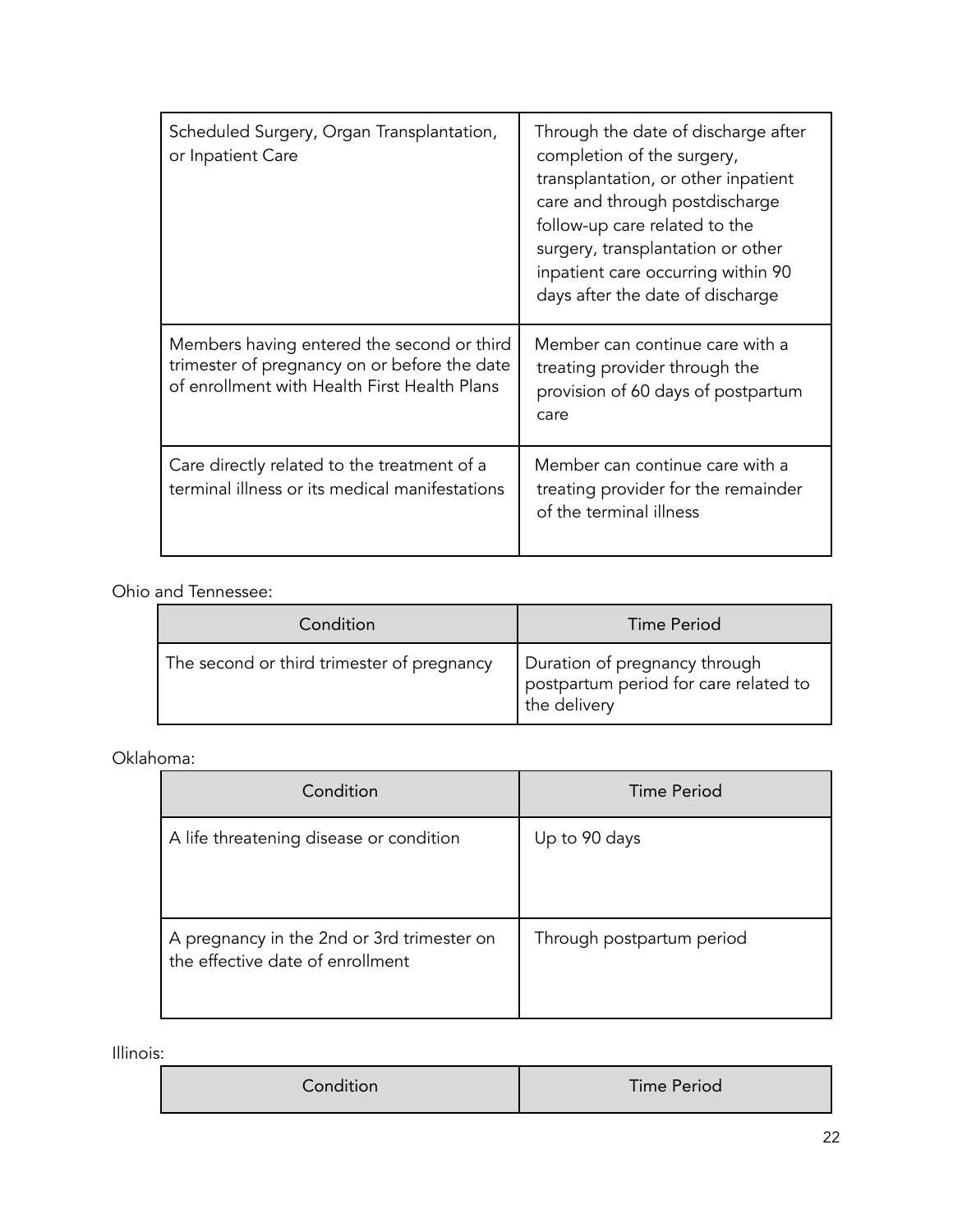| An ongoing course of treatment                                                                                                                                                        | 90-day period from when notice is<br>issued; Members shall request the<br>option of transitional services in<br>writing within 15 days after<br>receiving notification of the<br>availability of transitional services |
|---------------------------------------------------------------------------------------------------------------------------------------------------------------------------------------|------------------------------------------------------------------------------------------------------------------------------------------------------------------------------------------------------------------------|
| Entered the third trimester of pregnancy                                                                                                                                              | Through the post-partum care<br>period. Members shall request the<br>option of transitional services in<br>writing within 15 days after<br>receiving notification of the<br>availability of transitional services      |
| Upon receipt of information documenting an<br>active prior authorization from a previous<br>private review entity, subject to benefit<br>coverage review by Health First Health Plans | Initial 90 days of coverage                                                                                                                                                                                            |
| A life threatening disease or condition                                                                                                                                               | Up to 90 days                                                                                                                                                                                                          |
| A pregnancy in the 2nd or 3rd trimester on<br>the effective date of enrollment                                                                                                        | Through postpartum period                                                                                                                                                                                              |

### Arkansas:

| Condition                                                | Time Period                                                                                                                                                                                                        |
|----------------------------------------------------------|--------------------------------------------------------------------------------------------------------------------------------------------------------------------------------------------------------------------|
| Treatment for a current episode of an acute<br>condition | Member can continue to receive<br>covered benefits from the treating<br>provider until the treatment is<br>complete or for up to ninety (90)<br>days of joining Health First Health<br>Plans, whichever is shorter |
| A life threatening disease or condition                  | Up to 90 days                                                                                                                                                                                                      |